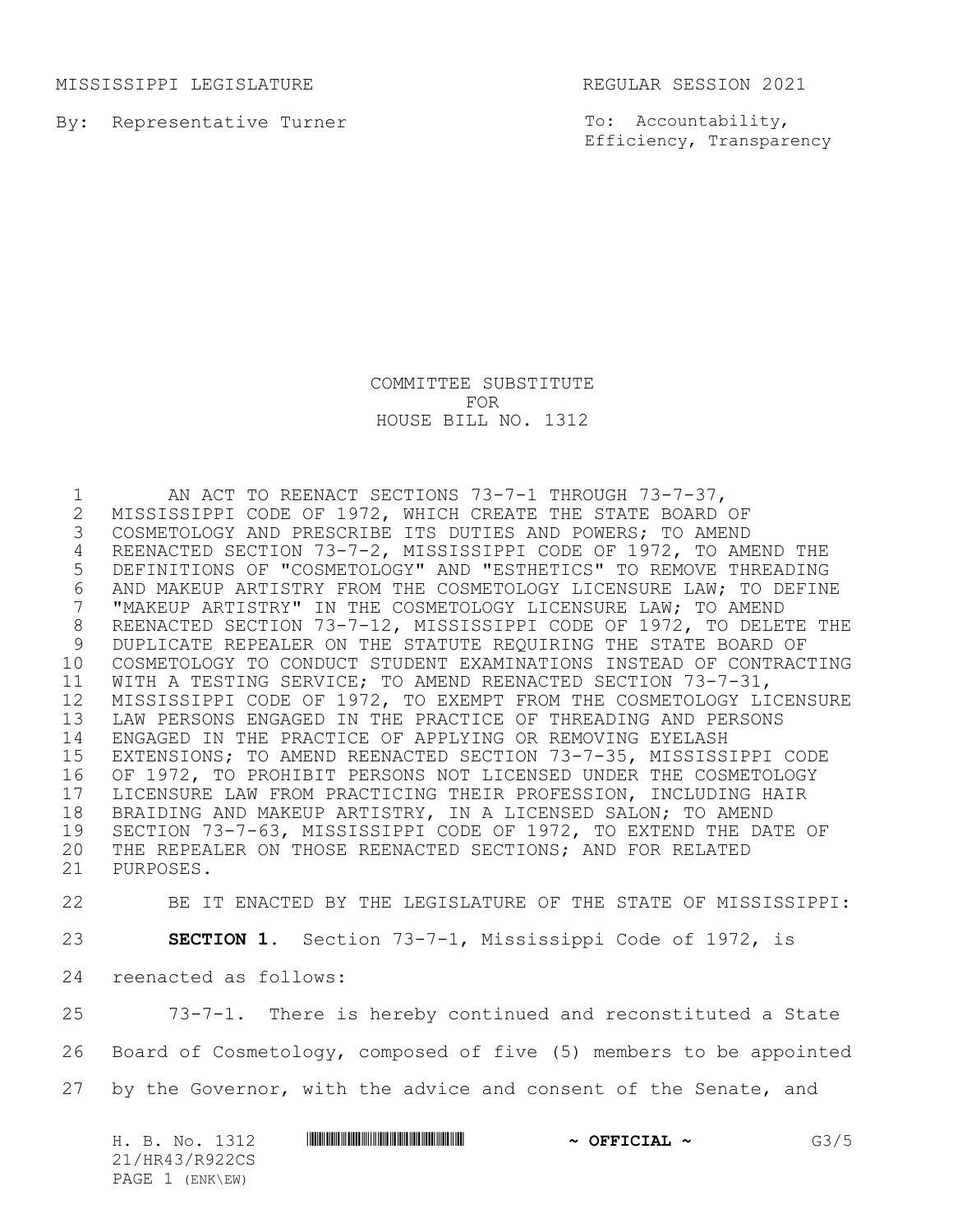whose term of office shall be four (4) years from the date of appointment except as otherwise provided herein. However, no more than two (2) members shall be appointed from each Supreme Court district.

 There shall be a president of the board and such other officers as deemed necessary by the board elected by and from its membership, provided that the member elected as president shall have at least one (1) year of experience on the board. Any member appointed by the Governor and confirmed by the Senate for a term to begin on or after July 1, 1997, who was designated by the Governor to serve as president of the board, shall be fully qualified to serve on the board for a full term of office, but shall not serve as president of the board unless elected by the membership of the board as provided under this paragraph.

 To be eligible for appointment as a member of the State Board of Cosmetology, the person applying shall have been a citizen of this state for a minimum of five (5) years immediately prior to appointment. Such person shall be at least thirty (30) years of age, possess a high school education or its equivalent, and shall have been a licensed cosmetologist with not less than ten (10) years' active practice in cosmetology. No member of the board shall be connected in any way with any school wherein cosmetology is taught, nor shall any two (2) members of the board be graduates of the same school of cosmetology.

21/HR43/R922CS PAGE 2 (ENK\EW)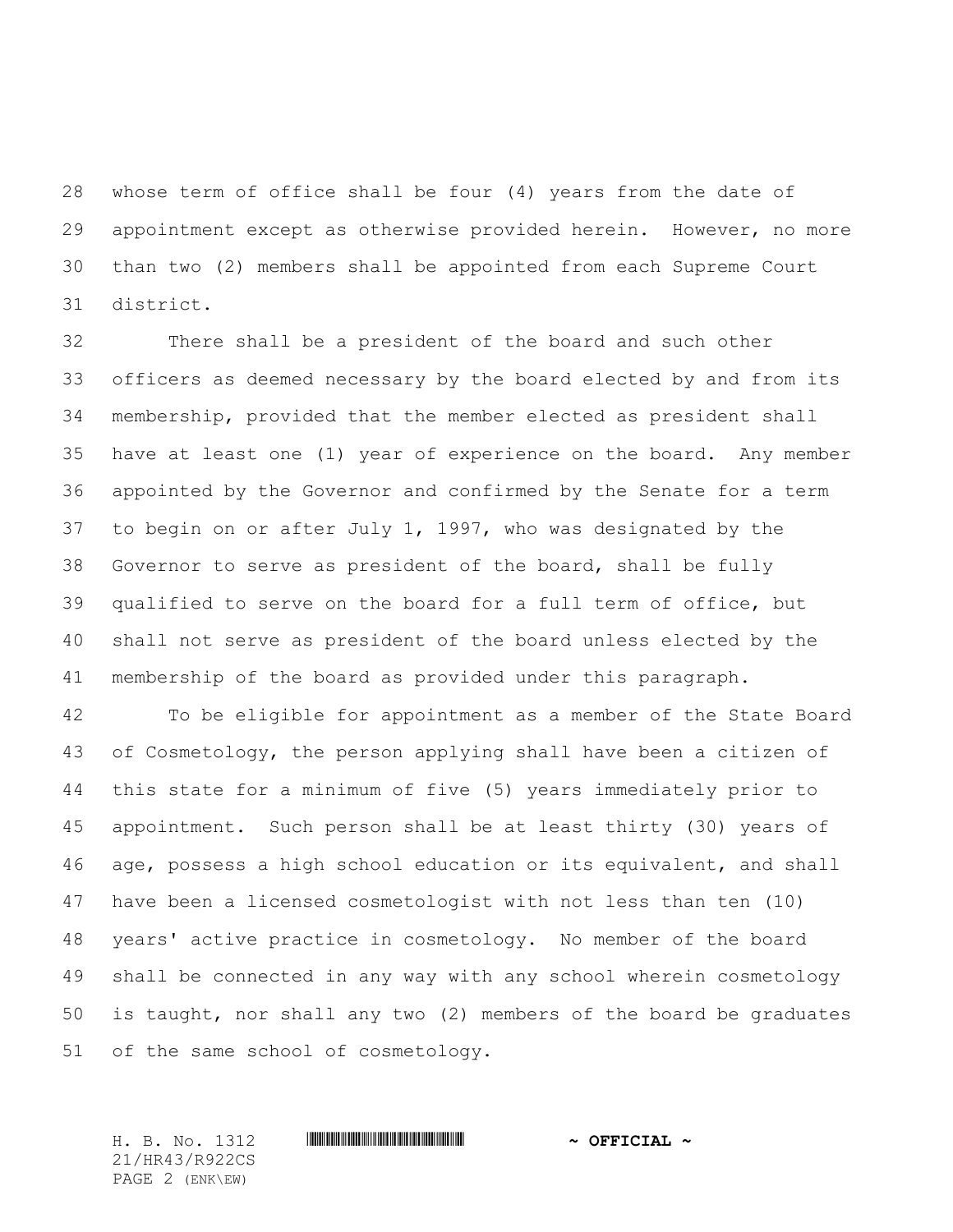However, in the event of vacancy by death or resignation of any member of the board, the Governor shall, within thirty (30) days, appoint a person possessing all qualifications required to serve the remainder of the term. Any member who shall not attend two (2) consecutive meetings of the board for reasons other than illness of such member shall be subject to removal by the Governor. The president of the board shall notify the Governor in writing when any such member has failed to attend two (2) consecutive regular meetings.

 The salaries of all paid employees of the board shall be paid out of funds in the board's special fund in the State Treasury. Each member of the board, excepting the inspectors provided for herein, shall receive per diem as authorized by Section 25-3-69, and shall be reimbursed for such other expenses at the same rate and under the same conditions as other state employees as provided for in Section 25-3-41.

 The board shall give reasonable public notice of all board meetings not less than ten (10) days prior to such meetings.

 **SECTION 2.** Section 73-7-2, Mississippi Code of 1972, is reenacted and amended as follows:

 73-7-2. As used in this chapter, the following terms shall have the meanings ascribed herein unless the context otherwise requires:

(a) "Board" means the State Board of Cosmetology.

21/HR43/R922CS PAGE 3 (ENK\EW)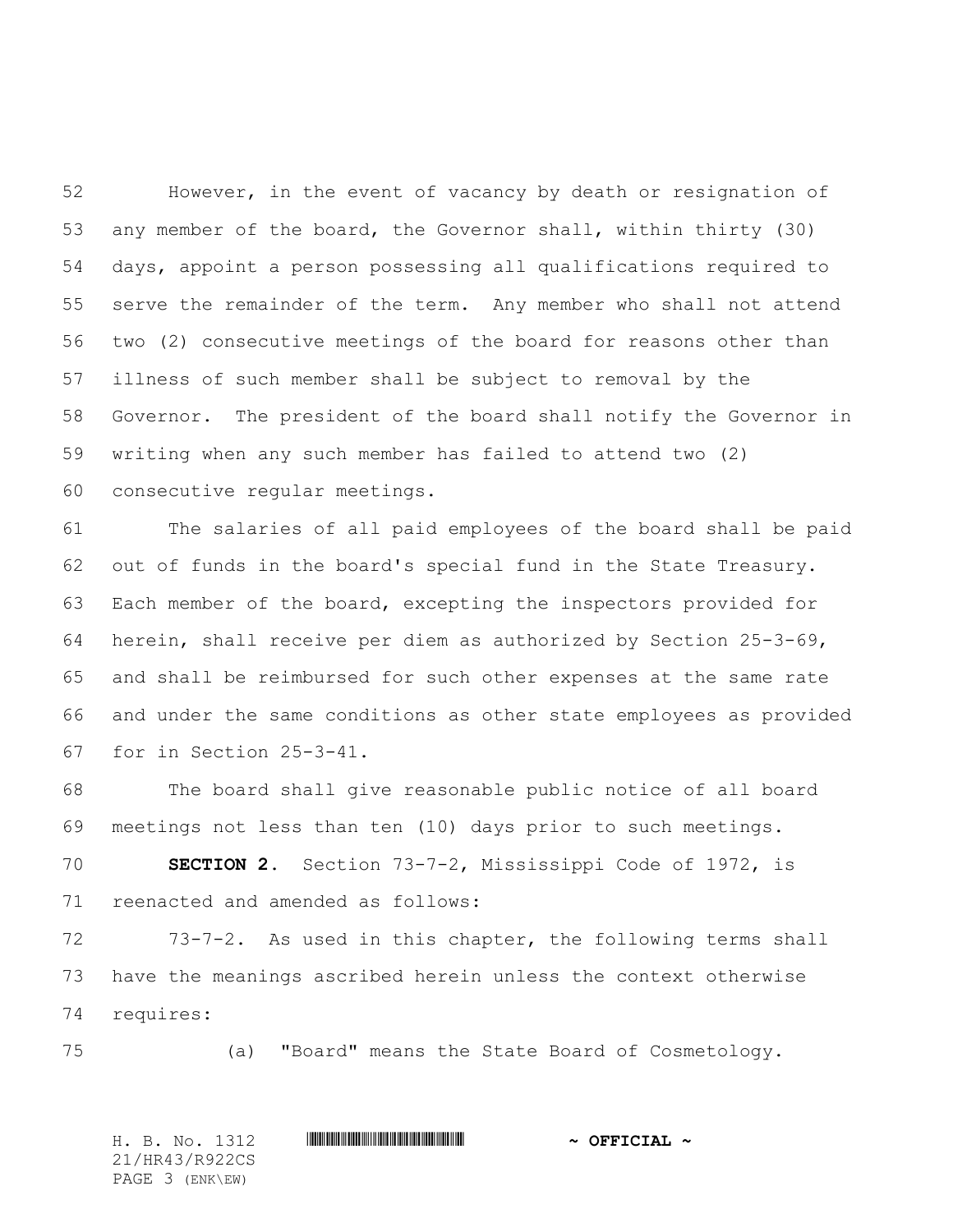(b) "Cosmetology" means any one (1) or a combination of the following practices if they are performed on a person's head, face, neck, shoulder, arms, hands, legs or feet for cosmetic purposes:

 (i) Cutting, clipping or trimming hair and hair pieces.

82 (ii) Styling, arranging, dressing, curling, waving, permanent waving, straightening, cleansing, bleaching, tinting, coloring or similarly treating hair and hair pieces. 85 (iii) Cleansing, stimulating, manipulating, beautifying or applying oils, antiseptics, clays, lotions or other preparations, either by hand or by mechanical or electrical apparatus. 89 (iv) Arching eyebrows, to include tweezing, waxing **\* \* \*** or any other methods of epilation, or tinting eyebrows and eyelashes.

 (v) Removing superfluous hair by the use of depilation.

(vi) Manicuring and pedicuring.

 For regulation purposes, the term "cosmetology" does not include a practice limited to makeup artistry alone without being licensed to offer any other cosmetology services through such limited practice.

21/HR43/R922CS PAGE 4 (ENK\EW)

H. B. No. 1312 **HR441 R922 \* AND THE POST AND THE POST OF FICIAL**  $\sim$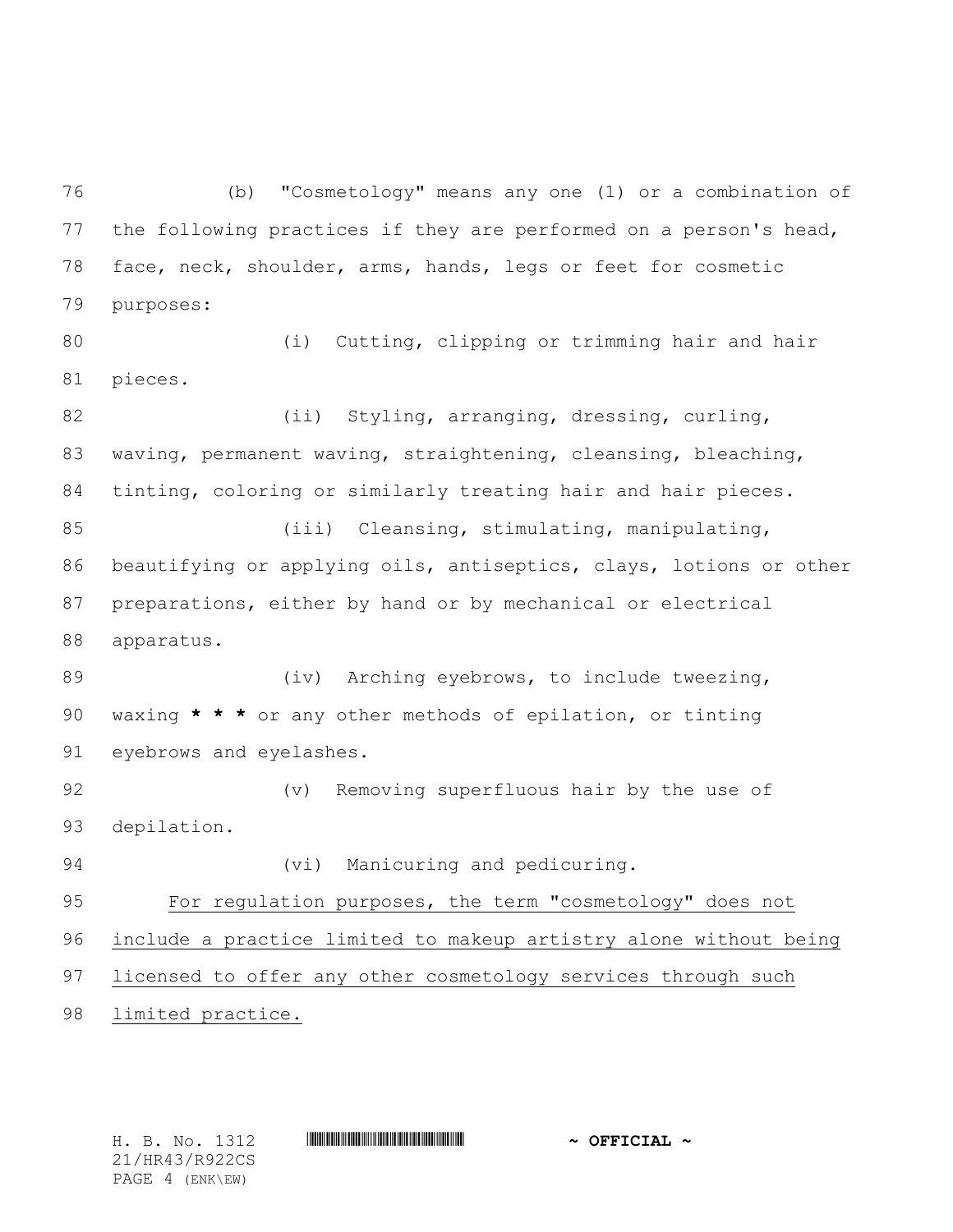(c) "Cosmetologist" means a person who for compensation, whether direct or indirect, engages in the practice of cosmetology. (d) "Esthetics" means any one (1) or a combination of the following practices: (i) Massaging the face or neck of a person. (ii) Arching eyebrows to include trimming, tweezing, waxing **\* \* \*** or any other method of epilation or tinting eyebrows and eyelashes. (iii) Tinting eyelashes or eyebrows. (iv) Waxing, stimulating **\* \* \*** or cleaning **\* \* \*** the face, neck, arms or legs of a person by any method with the 111 aid of the hands or any mechanical or electrical apparatus, or by the use of a cosmetic preparation. The term "esthetics" shall not include the diagnosis, treatment or therapy of any dermatological condition. For regulation purposes, the term "esthetics" does not include a practice limited to makeup artistry alone without being licensed to offer any other cosmetology services through such limited practice. (e) "Esthetician" means any person who, for compensation, either direct or indirect, engages in the practice of esthetics. (f) "Instructor" means a person licensed to teach cosmetology, or manicuring and pedicuring, or esthetics, or all of

H. B. No. 1312 **HR441 R922 \* AND THE FIGURE \*** 21/HR43/R922CS PAGE 5 (ENK\EW)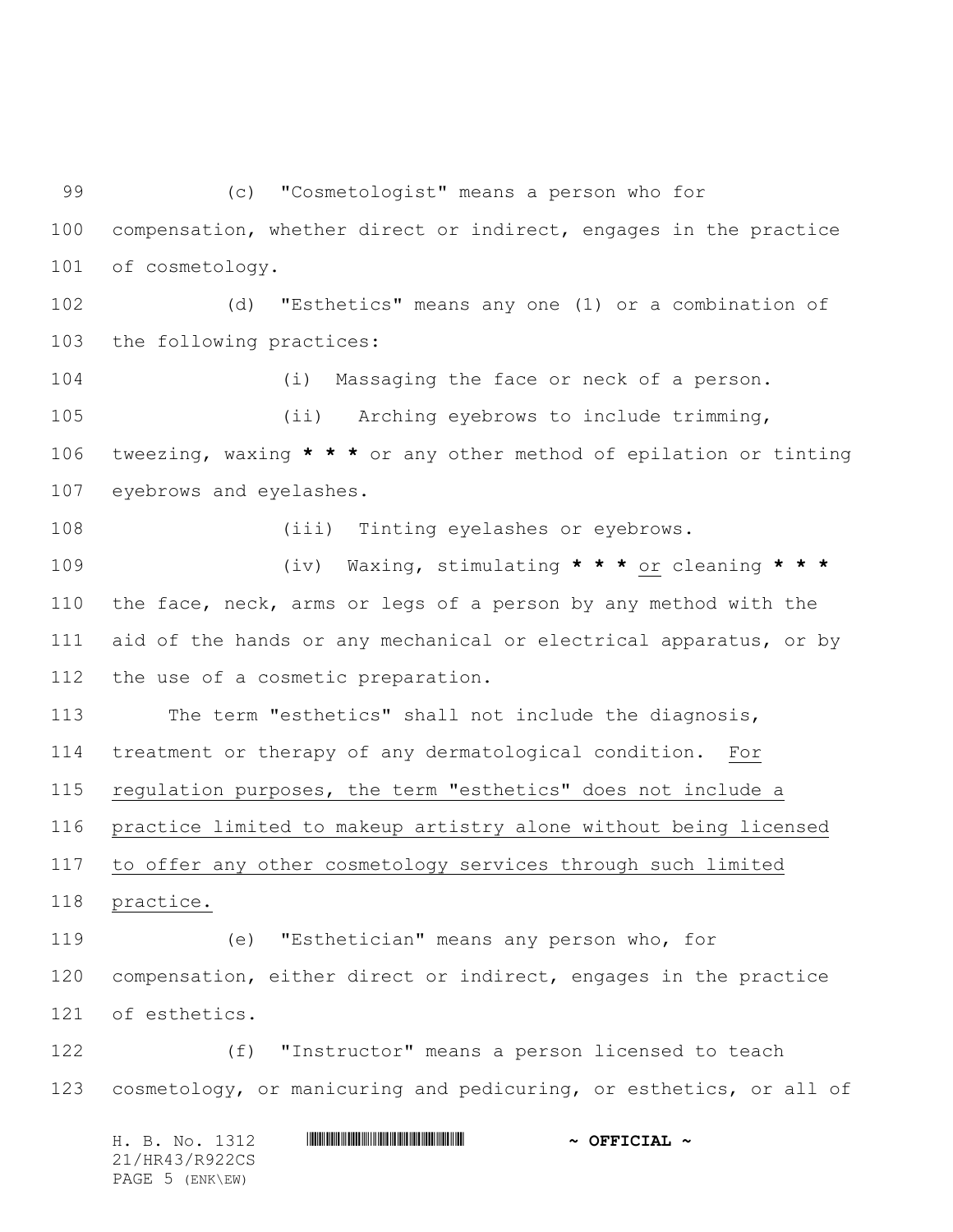124 those, pursuant to this chapter, and shall include those persons engaged in the instruction of student instructors.

 (g) "Makeup artistry" means the art of doing makeovers, transforming, beautifying or improving the appearance of an individual's face by using cosmetic preparations and applying makeup on individuals for compensation. Makeup artistry can be practiced for weddings and for other social events and for individual or group photoshoots; and with the application of makeup and at times, prosthetics, makeup artistry can be practiced for theatre, television, film, fashion, magazines, the modeling industry and other similar productions.

 ( **\* \* \***h) "Manicuring and pedicuring" means any one (1) or a combination of the following practices:

 (i) Cutting, trimming, polishing, coloring, tinting, cleansing or otherwise treating a person's nails.

(ii) Applying artificial nails.

 (iii) Massaging or cleaning a person's hands, arms, legs or feet.

 ( **\* \* \***i) "Manicurist" means a person who for compensation, either direct or indirect, engages in the practice of manicuring and pedicuring.

 ( **\* \* \***j) "Master" means a person holding a cosmetology, manicuring and esthetics license who has completed the minimum course of continuing education prescribed by Section 73-7-14.

H. B. No. 1312 **HR430 R922CIAL 4 CEFICIAL 4** 21/HR43/R922CS PAGE 6 (ENK\EW)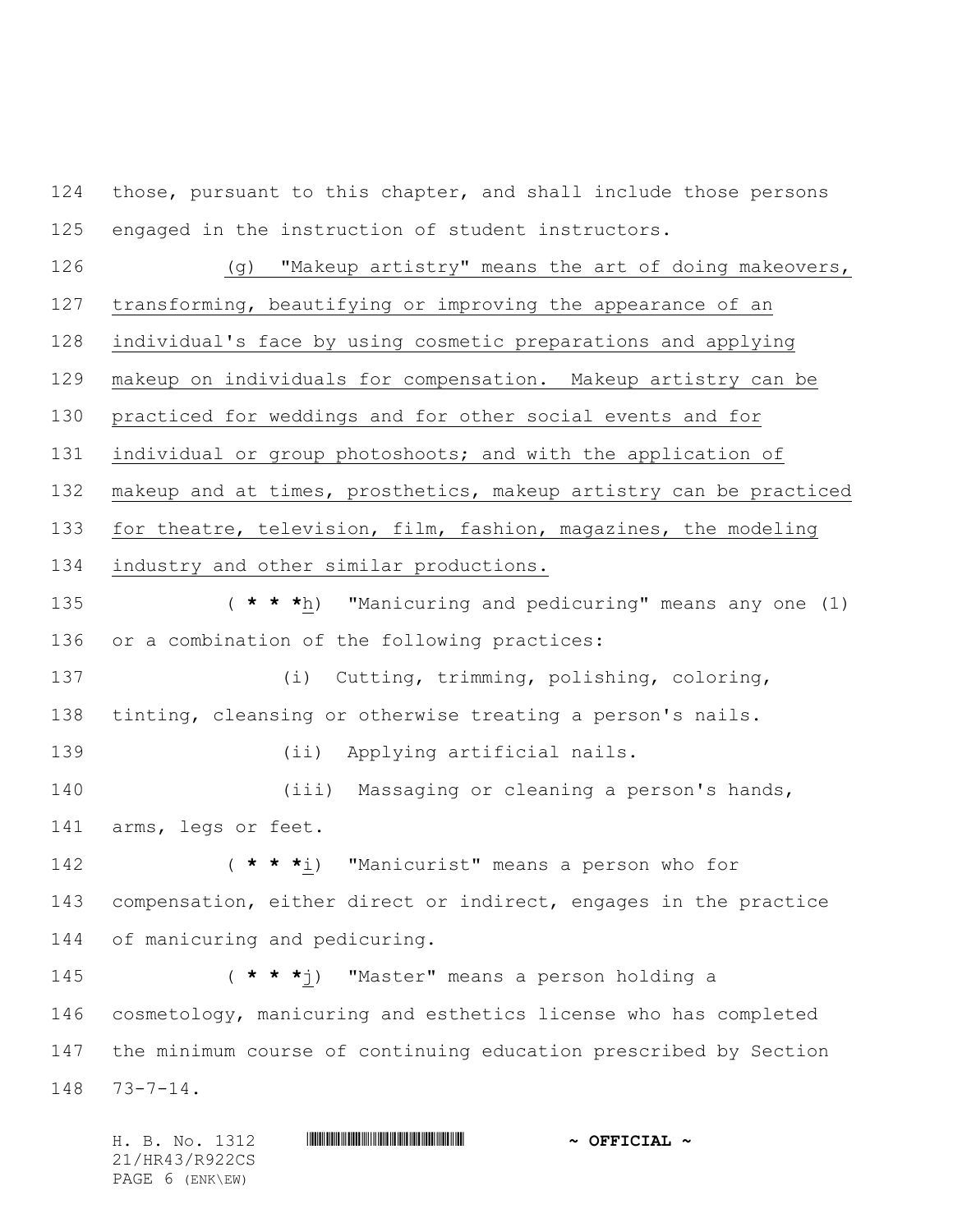( **\* \* \***k) "Salon" means an establishment operated for the purpose of engaging in the practice of cosmetology, or manicuring and pedicuring, or esthetics, or wigology, or all of those.

 ( **\* \* \***l) "School" means an establishment, public or private, operated for the purpose of teaching cosmetology, or manicuring and pedicuring, or esthetics, or wigology, or all of those.

 **SECTION 3.** Section 73-7-3, Mississippi Code of 1972, is reenacted as follows:

 73-7-3. The board shall be authorized to employ such clerical and stenographic assistance, bookkeepers, investigators and other agents as they may deem necessary to carry out the provisions of this chapter, and to fix their tenure of employment and compensation therefor. The members of the board shall file a bond with the Secretary of State in the sum of not less than Five Thousand Dollars (\$5,000.00) payable to the State of Mississippi for the faithful performance of their duties. The bond shall be made by a surety company authorized to do business in this state, the premium of the bond to be paid out of any money in the board's special fund in the State Treasury.

 The office of the board shall be located in the greater metropolitan area of the City of Jackson, Mississippi, and in the event office space cannot be obtained in any state-owned building, the board is authorized to rent suitable office space and to pay

21/HR43/R922CS PAGE 7 (ENK\EW)

## H. B. No. 1312 **HR441 R922 \* AND THE FIGURE \***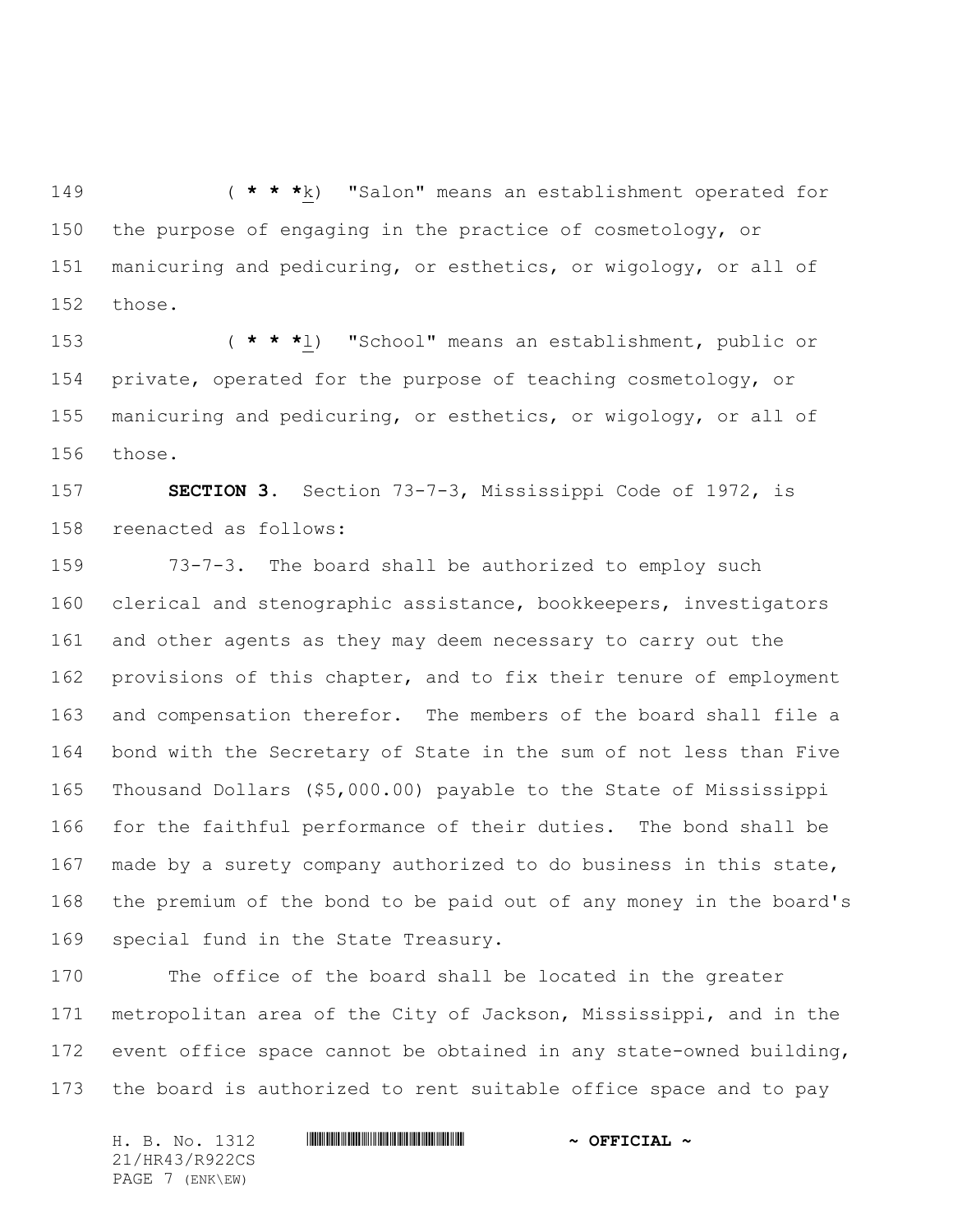therefor out of funds in the board's special fund. The board shall employ inspectors as needed, not to exceed seven (7), who shall be full-time employees and whose salaries and duties shall be fixed by the board.

 The salaries of all paid employees of the board shall be paid out of the funds in the board's special fund. The inspectors shall, in addition to their salaries, be reimbursed for such expenses as are allowed other state employees under the provisions of Section 25-3-41. In addition to the paying of office rent, the board is authorized to purchase necessary office furniture and equipment, stationery, books, certificates and any other equipment necessary for the proper administration of this chapter.

 **SECTION 4.** Section 73-7-5, Mississippi Code of 1972, is reenacted as follows:

 73-7-5. (1) All fees and any other monies received by the board shall be deposited in a special fund that is created in the State Treasury and shall be used for the implementation and administration of this chapter when appropriated by the Legislature for such purpose. The monies in the special fund shall be subject to all provisions of the state budget laws that are applicable to special fund agencies, and shall be disbursed by the State Treasurer only upon warrants issued by the State Fiscal Officer upon requisitions signed by the president of the board or another board member designated by the president, and countersigned by the secretary of the board. Any interest earned

21/HR43/R922CS PAGE 8 (ENK\EW)

## H. B. No. 1312 **HR441 R922 \* AND THE FIGURE \***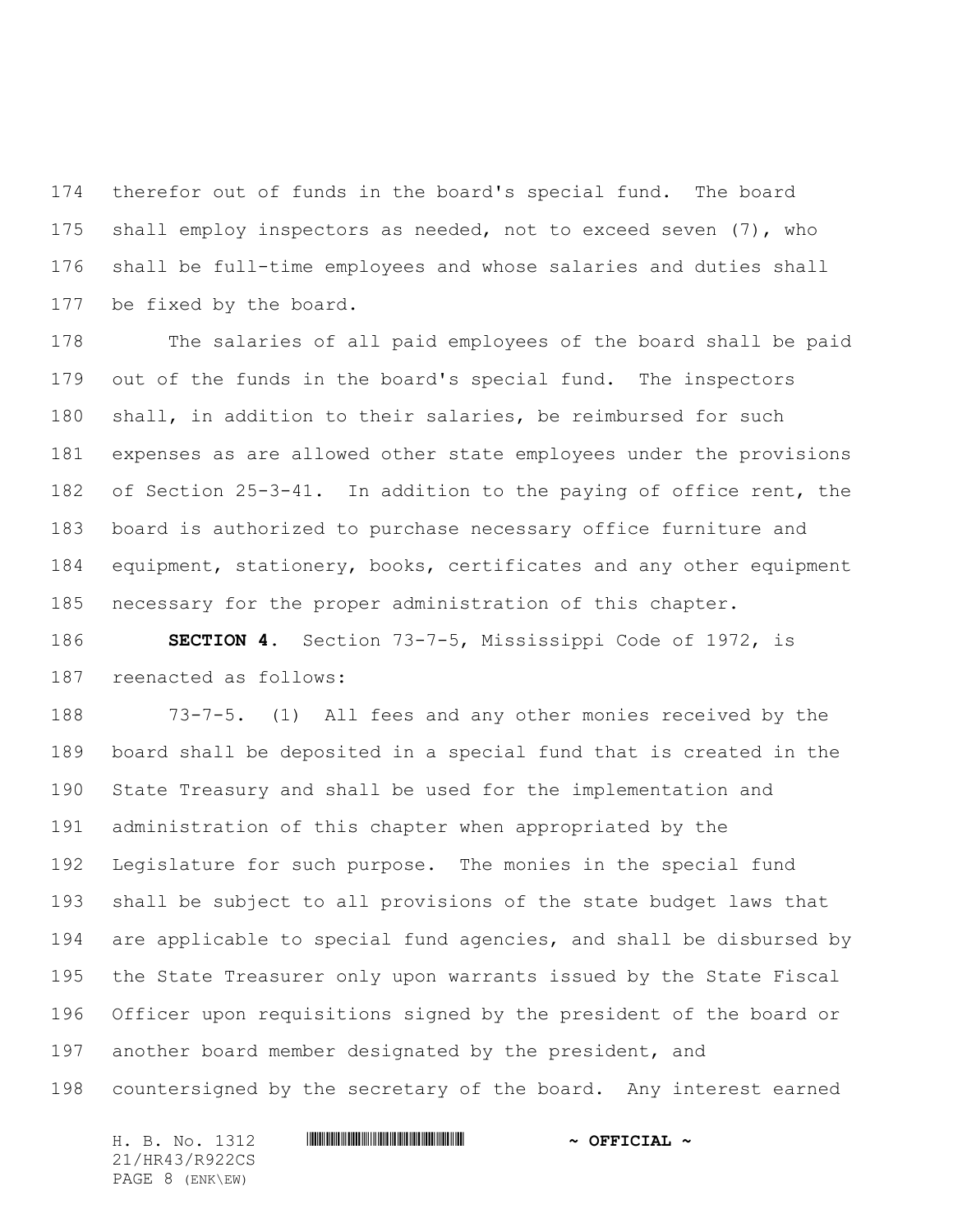on this special fund shall be credited by the State Treasurer to the fund and shall not be paid into the State General Fund. Any unexpended monies remaining in the special fund at the end of a fiscal year shall not lapse into the State General Fund.

 (2) The State Auditor shall audit the financial affairs of the board and the transactions involving the special fund at least once a year in the same manner as for other special fund agencies. In addition, the Governor, in his discretion, shall have the power from time to time to require an audit of the financial affairs of the board, the same to be made by the State Auditor upon request of the Governor. The Governor shall have the power to suspend any member of the board who shall be found in default in any account until such time as it shall be determined whether such default was a result of an act of dishonesty on the part of the member, and in the event it is found that such default is an act of dishonesty, 214 misfeasance or nonfeasance on the part of the member, such member shall be immediately removed by the Governor from office.

 **SECTION 5.** Section 73-7-7, Mississippi Code of 1972, is reenacted as follows:

 73-7-7. (1) The board shall have authority to make reasonable rules and regulations for the administration of the provisions of this chapter. The board shall set up a curriculum for operation of schools of cosmetology and the other professions 222 it is charged to regulate in this state. The board shall receive and consider for adoption recommendations for rules and

21/HR43/R922CS PAGE 9 (ENK\EW)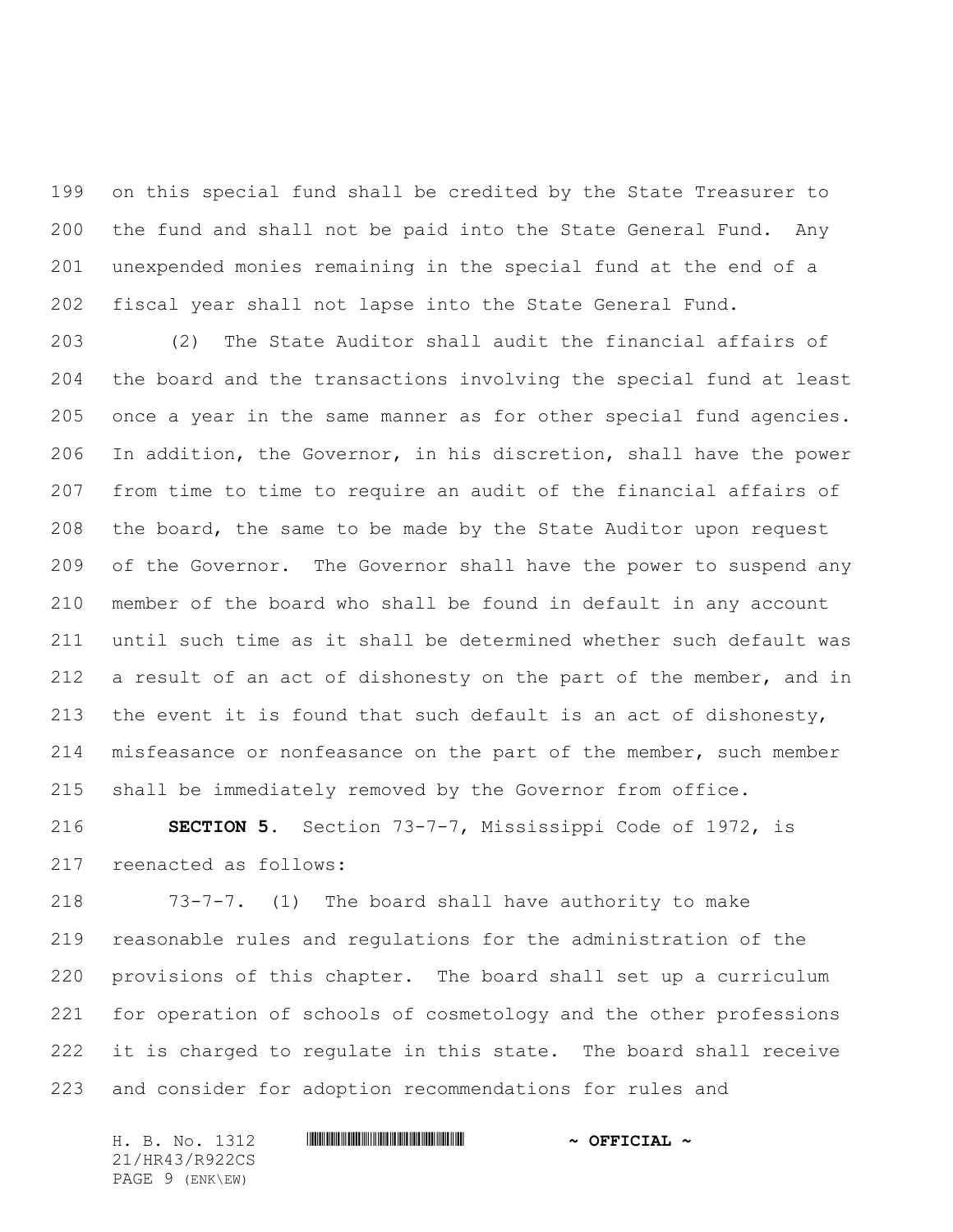regulations, school curriculum, and related matters from the Mississippi Cosmetology Council, whose membership shall consist of, in addition to the board members, five (5) elected delegates from the Mississippi Cosmetology Association, five (5) elected delegates from the Mississippi Cosmetology School Association, five (5) elected delegates from the Mississippi Independent Beauticians Association, and five (5) elected delegates from the School Owners and Teachers Association. The board may revoke the license of any cosmetologist, esthetician, manicurist, instructor, school of cosmetology, or salon, or may refuse to issue a license to any cosmetologist, esthetician, manicurist, instructor, school of cosmetology, or salon that fails or refuses to comply with the provisions of this chapter and the rules and regulations of the board in carrying out the provisions of this chapter.

 (2) The board shall have authority to prescribe reasonable rules and regulations governing sanitation of schools of cosmetology and beauty salons for the guidance of persons licensed 241 under this chapter in the operation of schools of cosmetology, or 242 a beauty salon, and in the practice of cosmetology, esthetics, manicuring and pedicuring, and wigology. However, any and all rules and regulations relating to sanitation shall, before adoption by the board, have the written approval of the State Board of Health. When the board has reason to believe that any of the provisions of this chapter or of the rules and regulations of the board have been violated, either upon receipt of a written

21/HR43/R922CS PAGE 10 (ENK\EW)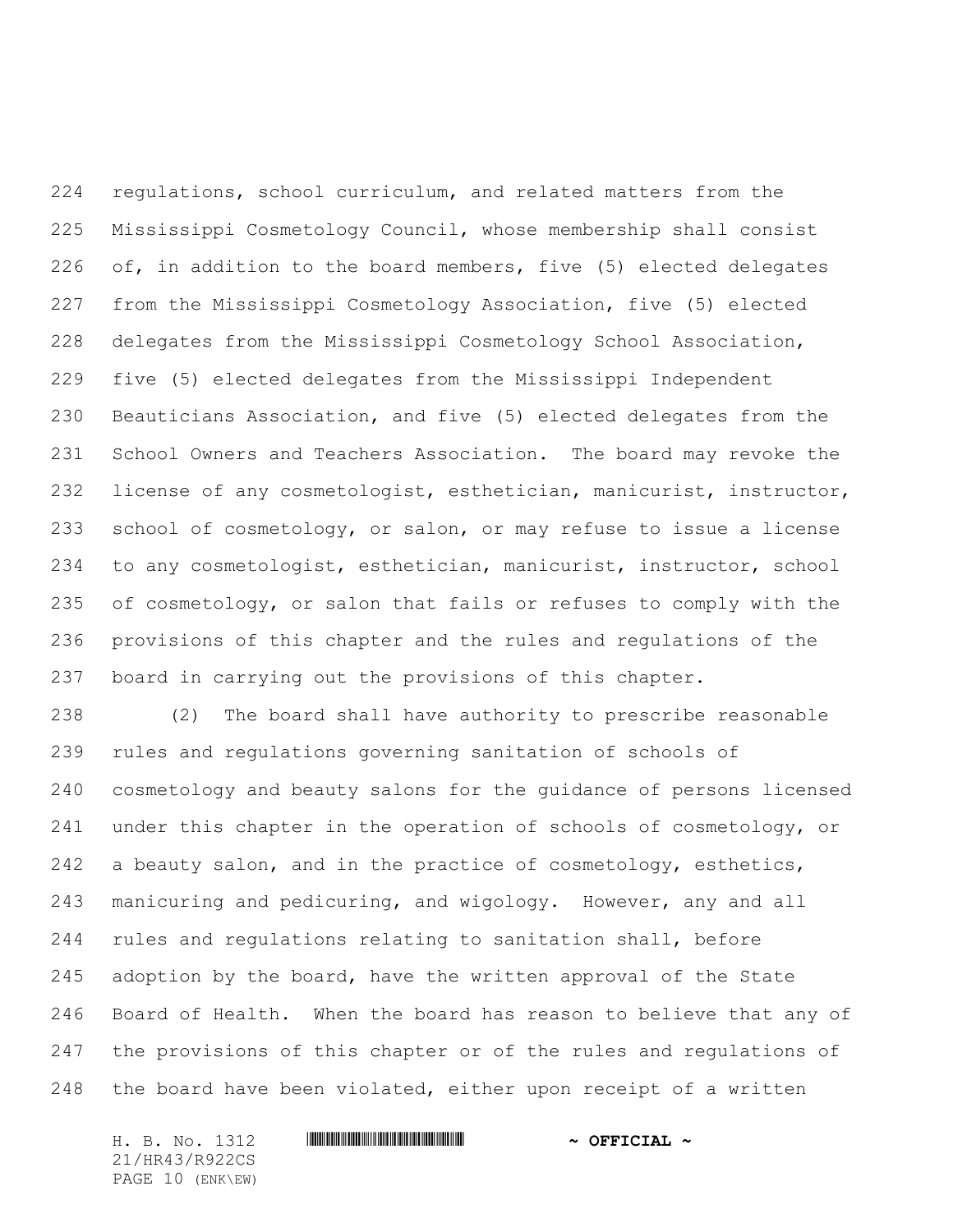complaint alleging such violations or upon the board's own initiative, the board, or any of its authorized agents, shall investigate same and shall have authority to enter upon the premises of a school of cosmetology or salon at any time during the regular business hours of that school or salon to conduct the investigation. Such investigation may include, but not be limited to, conducting oral interviews with the complaining party, school or salon owner(s) and/or students of the school, and reviewing records of the school or salon pertinent to the complaint and related to an area subject to the authority of the board. Such investigation shall not include written interviews or surveys of school employees or students, and the privacy of patrons shall be respected by any person making such investigation.

 (3) On or before July 1, 2001, the board shall adopt regulations to ensure that all fingernail service products used by licensed cosmetologists, manicurists and other licensees do not contain methyl methacrylate (MMA) as a monomer agent for cosmetic nail applications.

 (4) If the board finds that a violation of the provisions of this chapter or the rules and regulations of the board has occurred, it may cause a hearing to be held as set forth in Section 73-7-27.

 **SECTION 6.** Section 73-7-9, Mississippi Code of 1972, is reenacted as follows:

H. B. No. 1312 **HR430 R922CIAL 4 CEFICIAL 4** 21/HR43/R922CS PAGE 11 (ENK\EW)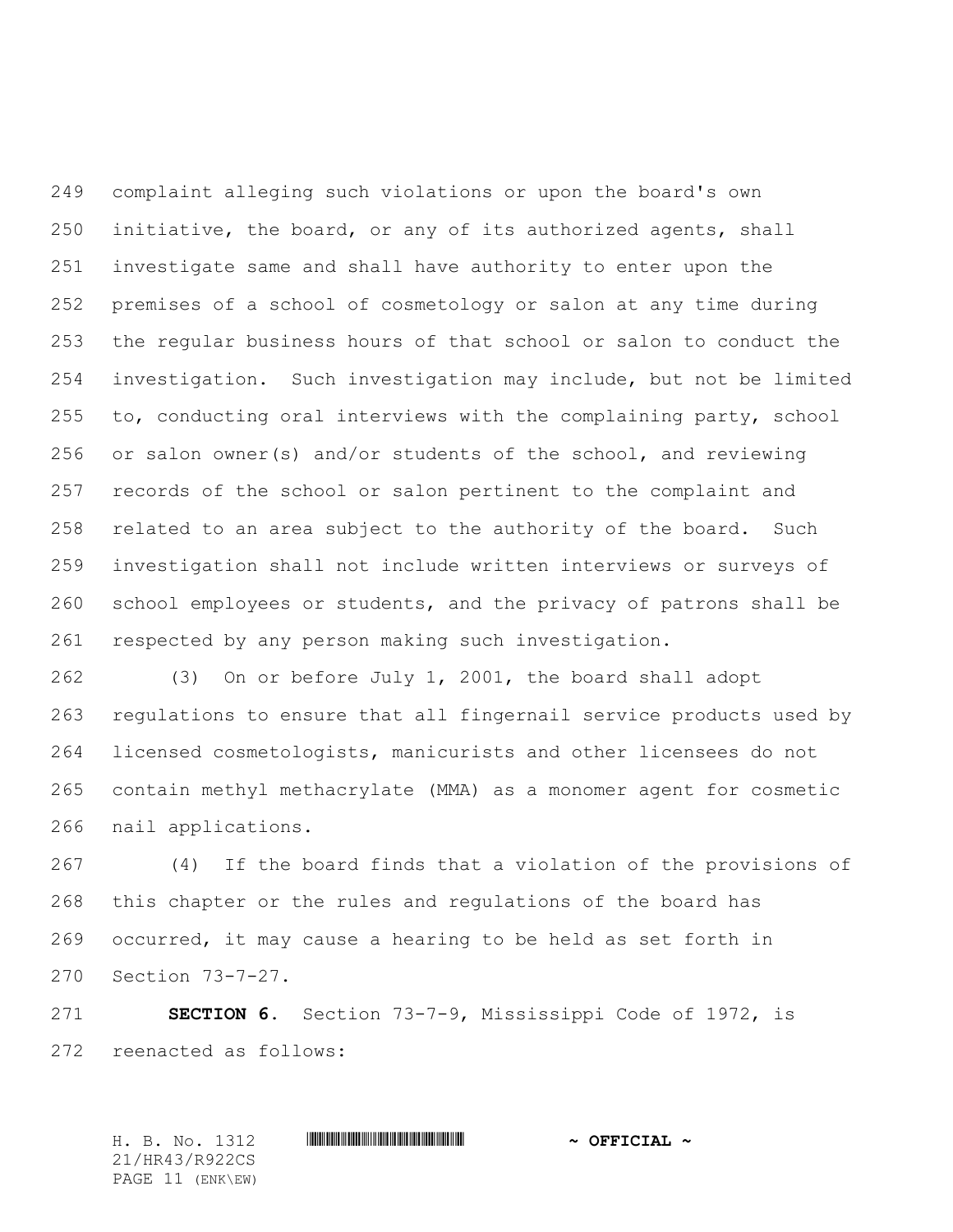73-7-9. No person required by this chapter to have a license shall conduct a beauty salon or school of cosmetology, or practice cosmetology, esthetics, manicuring and pedicuring, or practice as an instructor, unless such person has received a license or temporary permit therefor from the board. Students determined to have violated any of these rules or regulations prior to being licensed by the board shall be subject to the same discipline by the board as licensees. They may be disciplined and fined accordingly.

 **SECTION 7.** Section 73-7-11, Mississippi Code of 1972, is reenacted as follows:

 73-7-11. Each owner of a license issued by the board under the provisions of this chapter shall display the license in a conspicuous place in his or her principal office, place of business or employment, at all times.

 Each practitioner and instructor license shall contain a head photograph of the license holder, the person's name, and the type of license held by the person. The requirements of this section shall apply at the time of issuance of a new license or at the time of renewal of an existing license.

 **SECTION 8.** Section 73-7-12, Mississippi Code of 1972, is reenacted and amended as follows:

 73-7-12. **\* \* \*** Effective January 1, 2020, the State Board of Cosmetology shall terminate its student testing contract with proper notice and shall conduct examinations for cosmetologists,

H. B. No. 1312 \*HR43/R922CS\* **~ OFFICIAL ~** 21/HR43/R922CS PAGE 12 (ENK\EW)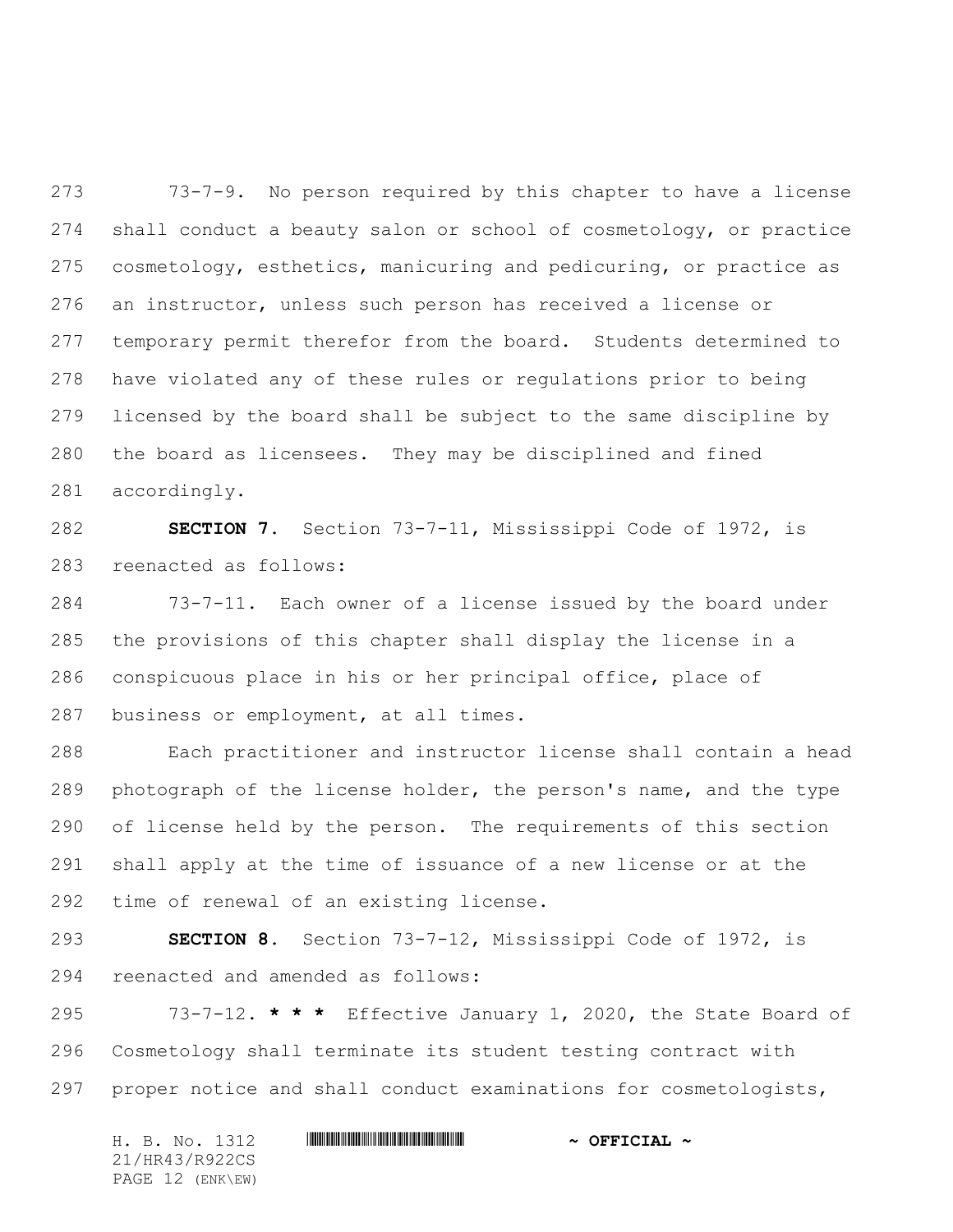estheticians, manicurists and instructors at such times and locations as determined by the board. The members of the board shall not personally administer or monitor the examinations, but the board shall contract for administrators of the examinations. A member of the board shall not receive any per diem compensation for any day that the member is present at the site where the examinations are being administered.

**\* \* \***

 **SECTION 9.** Section 73-7-13, Mississippi Code of 1972, is reenacted as follows:

 73-7-13. (1) The board shall admit to examination for a cosmetology license any person who has made application to the board in proper form, has paid the required fee, and who (a) is at least seventeen (17) years of age, (b) can read, write and speak English, (c) has successfully completed no less than fifteen hundred (1500) hours over a period of no less than nine (9) months in a licensed school of cosmetology, and (d) has a high school education or its equivalent or has been successfully enrolled in a community college.

 (a) The board may, in its discretion, issue to any student who has completed the prescribed hours in a licensed school and paid the required fee a temporary permit until such time as the next examination may be held, but such student shall be issued only one (1) temporary permit. Application for an examination and license shall be accompanied by two (2) passport

21/HR43/R922CS PAGE 13 (ENK\EW)

## H. B. No. 1312 **HR441 R922 \* AND THE FIGURE \***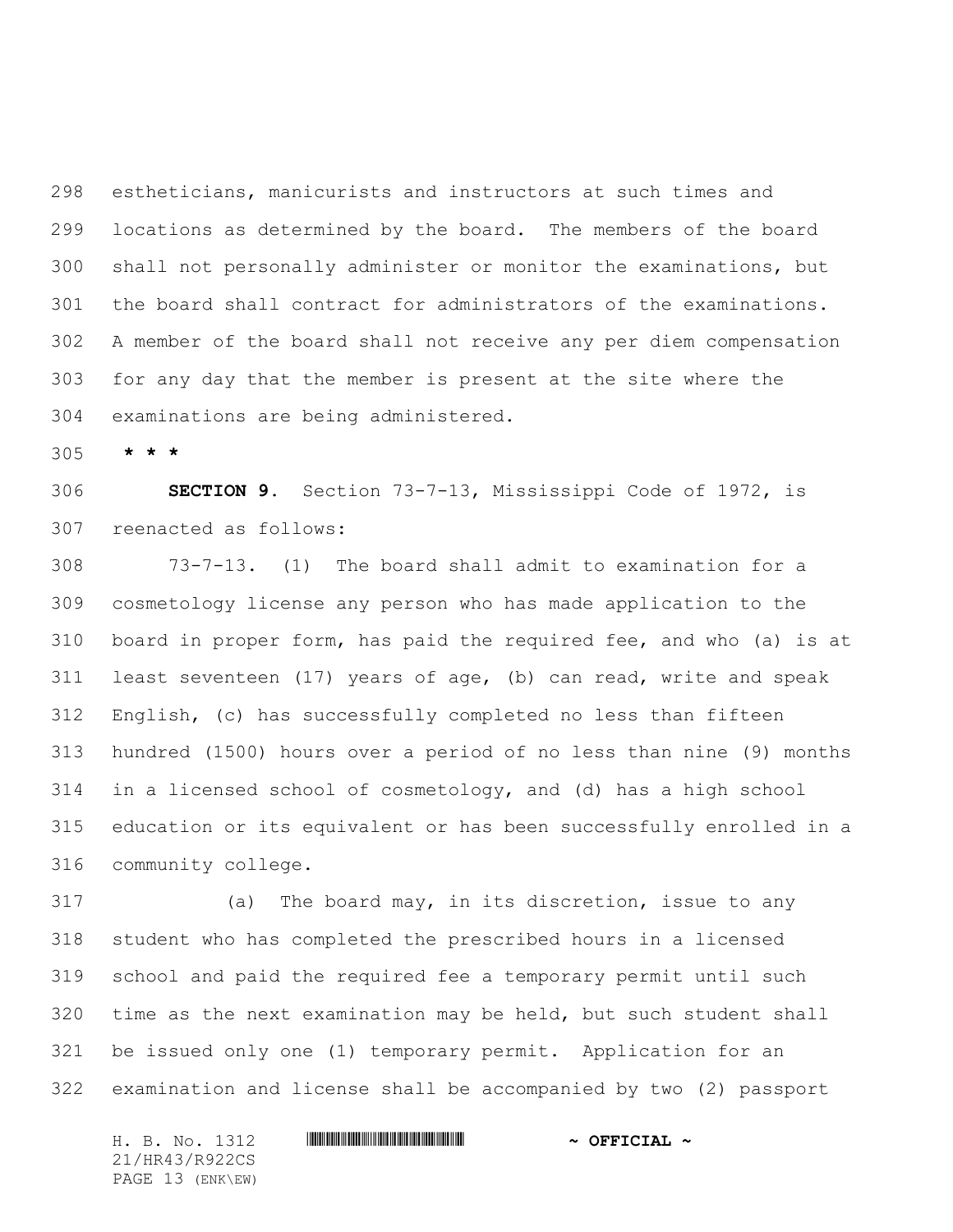photographs of the applicant. No temporary permit will be issued to an applicant from any other state to operate a beauty salon or school of cosmetology in this state unless in case of emergency.

 (b) Applicants for the cosmetologist examination, after having satisfactorily passed the prescribed examination, shall be issued a cosmetology license which until June 30, 2001, shall be valid for one (1) year, and after July 1, 2001, shall be valid for two (2) years, and all those licenses shall be subject to renewal.

 (c) Any barber who can read, write and speak English and has successfully completed no less than fifteen hundred (1500) hours in a licensed barber school, and who holds a current valid certificate of registration to practice barbering and who holds a current valid license, is eligible to take the cosmetology examination to secure a cosmetology license upon successfully completing five hundred (500) hours in a licensed school of cosmetology. All fees for application, examination, registration and renewal thereof shall be the same as provided for cosmetologists.

 (2) Each application or filing made under this section shall include the social security number(s) of the applicant in accordance with Section 93-11-64.

 (3) Any licensed cosmetologist, esthetician, or manicurist who is registered but not actively practicing in the State of Mississippi at the time of making application for renewal, may apply for registration on the "inactive" list. Such "inactive"

H. B. No. 1312 \*HR43/R922CS\* **~ OFFICIAL ~** 21/HR43/R922CS PAGE 14 (ENK\EW)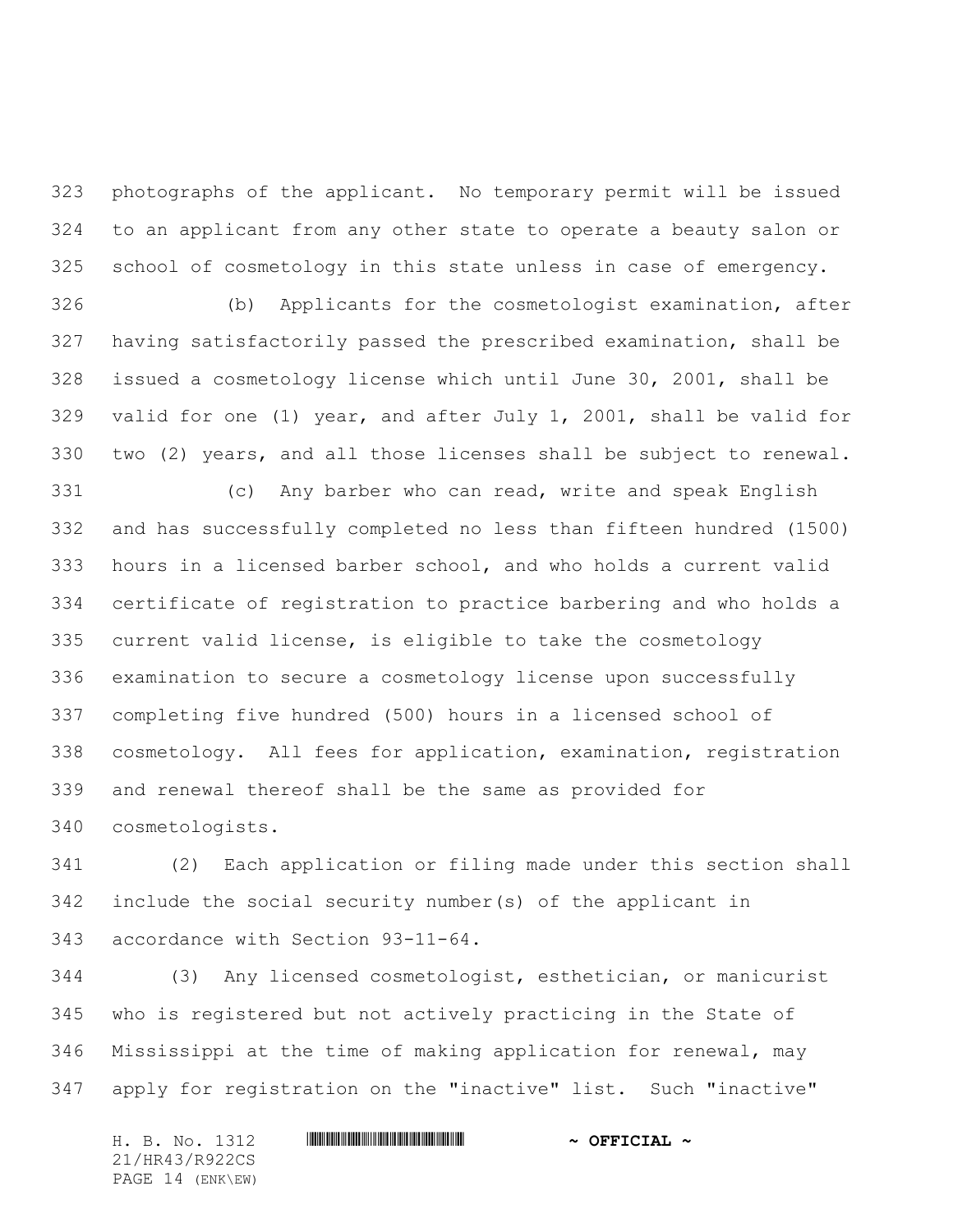list shall be maintained by the board and shall set out the names and post office addresses of all persons registered but not actively practicing in this state, arranged alphabetically by name and also by the municipalities and states of their last-known professional or residential address. Only the cosmetologists, estheticians and manicurists registered on the appropriate list as actively practicing in the State of Mississippi shall be authorized to practice those professions. For the purpose of this section, any licensed cosmetologist, esthetician or manicurist who has actively practiced his or her profession for at least three (3) months of the immediately preceding license renewal period shall be considered inactive practice. No cosmetologist, esthetician, or manicurist shall be registered on the "inactive" list until the person has furnished a statement of intent to take such action to the board. Any licensed cosmetologist, esthetician, manicurist or wigologist registered on the "inactive" list shall not be eligible for registration on the active list until either of the following conditions have been satisfied:

 (a) Written application shall be submitted to the State Board of Cosmetology stating the reasons for such inactivity and setting forth such other information as the board may require on an individual basis and completion of the number of clock hours of continuing education as approved by the board; or

 (b) Evidence to the satisfaction of the board shall be submitted that they have actively practiced their profession in

H. B. No. 1312 \*HR43/R922CS\* **~ OFFICIAL ~** 21/HR43/R922CS PAGE 15 (ENK\EW)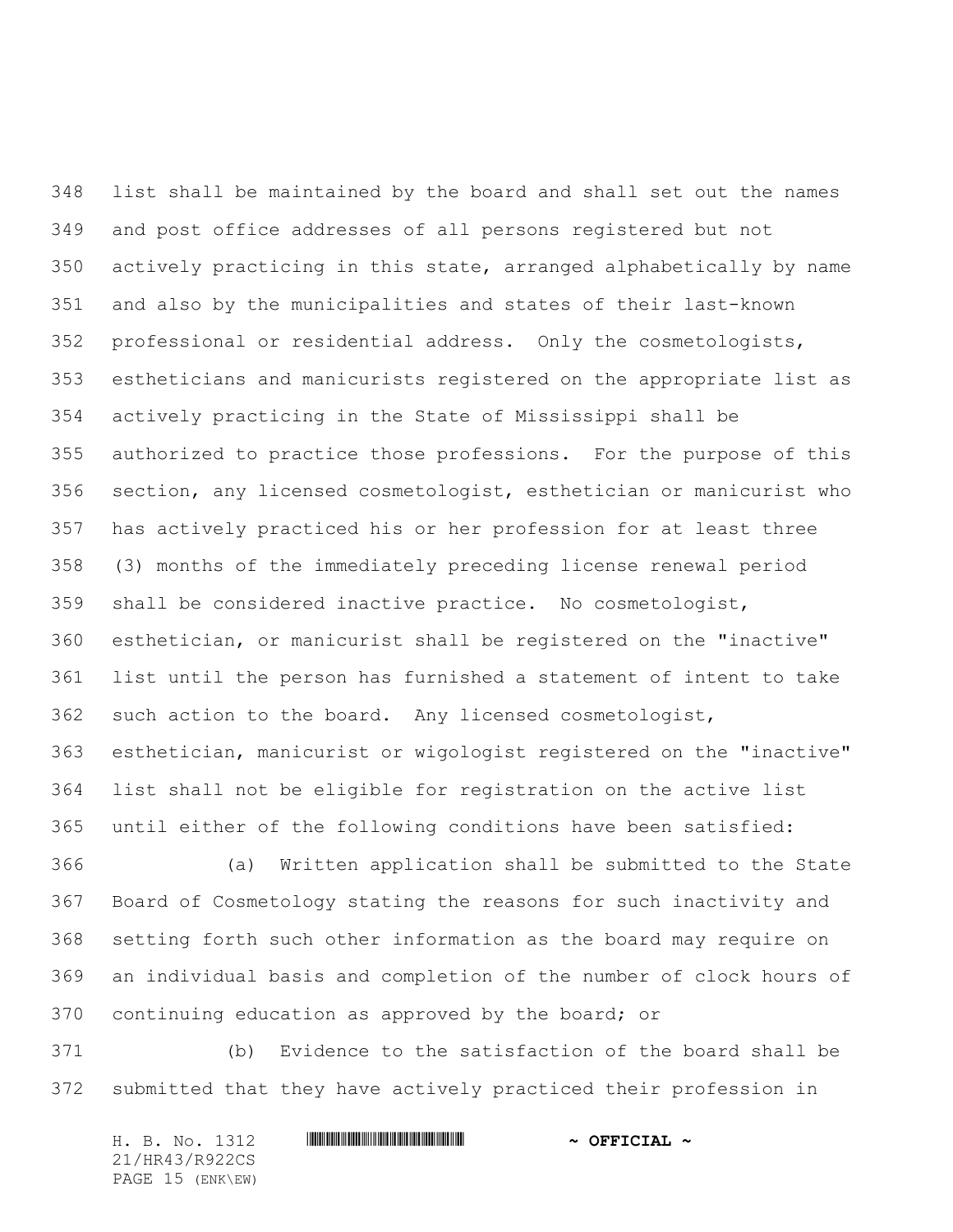good standing in another state and have not been guilty of conduct that would warrant suspension or revocation as provided by applicable law; and

 (c) Payment of the fee for processing such inactive license shall be paid biennially in accordance to board rules. **SECTION 10.** Section 73-7-14, Mississippi Code of 1972, is reenacted as follows:

 73-7-14. (1) Any person who holds a current, valid cosmetology, manicuring or esthetics license may be licensed as a master cosmetologist, manicurist or esthetician if he or she has been a licensed cosmetologist, manicurist or esthetician in this state for a period of not less than twelve (12) months, and has completed a minimum course of sixteen (16) hours' study in continuing education approved by the board within the licensing period preceding initial application for the license, and has paid the original license fee. Master cosmetologist, manicurist or esthetician licenses shall be renewable upon completion of a minimum course of eight (8) hours' study in continuing education approved by the board within a licensing period and payment of the required renewal fee. This is an optional license and persons who do not wish to complete the continuing education requirement may obtain a cosmetology license when renewing their license.

 (2) Each application or filing made under this section shall include the social security number(s) of the applicant in accordance with Section 93-11-64, Mississippi Code of 1972.

| H. B. No. 1312   | $\sim$ OFFICIAL $\sim$ |
|------------------|------------------------|
| 21/HR43/R922CS   |                        |
| PAGE 16 (ENK\EW) |                        |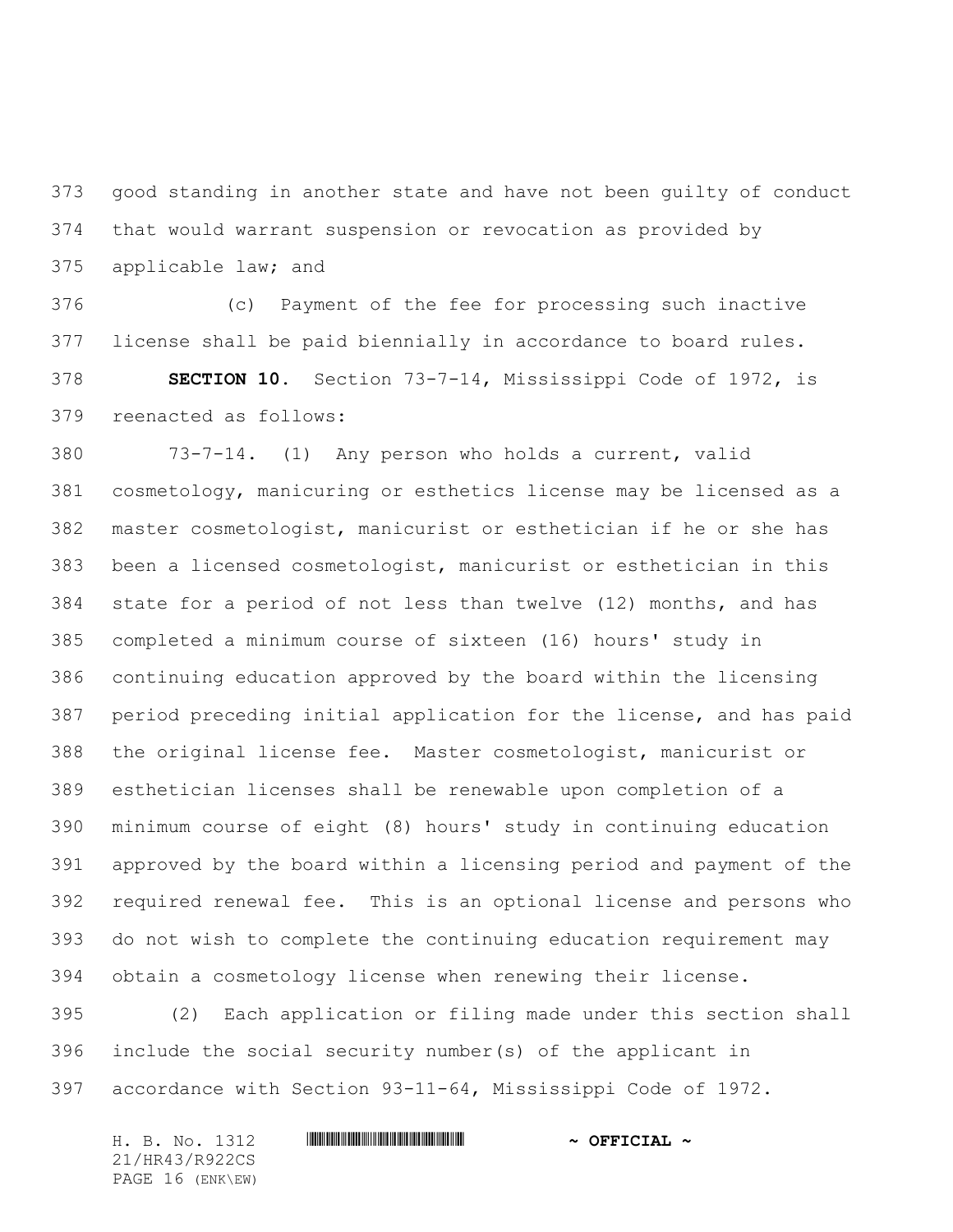**SECTION 11.** Section 73-7-15, Mississippi Code of 1972, is reenacted as follows:

 73-7-15. (1) The board shall admit to examination for a cosmetology instructor's license any person who has made application to the board in proper form, has paid the required fee, and who:

 (a) Is not less than twenty-one (21) years of age; (b) Can read, write and speak English; (c) Is a graduate of a licensed cosmetology school; (d) Has a high school education or its equivalent; (e) Has successfully completed one thousand (1,000) hours of instructor training in a licensed school of cosmetology; (f) Has successfully completed six (6) semester hours 411 in college courses approved by the board; (g) Holds a current, valid Mississippi cosmetology license; and (h) Has at least one (1) year active practical experience as a cosmetologist or, as an alternative to such experience, has successfully completed one thousand (1,000) hours of instructor training in a licensed school of cosmetology. (2) The board shall admit to examination for an esthetics instructor's license any person who has made application to the board in proper form, has paid the required fee, and who: (a) Is not less than twenty-one (21) years of age; (b) Can read, write and speak English;

H. B. No. 1312 \*HR43/R922CS\* **~ OFFICIAL ~** 21/HR43/R922CS PAGE 17 (ENK\EW)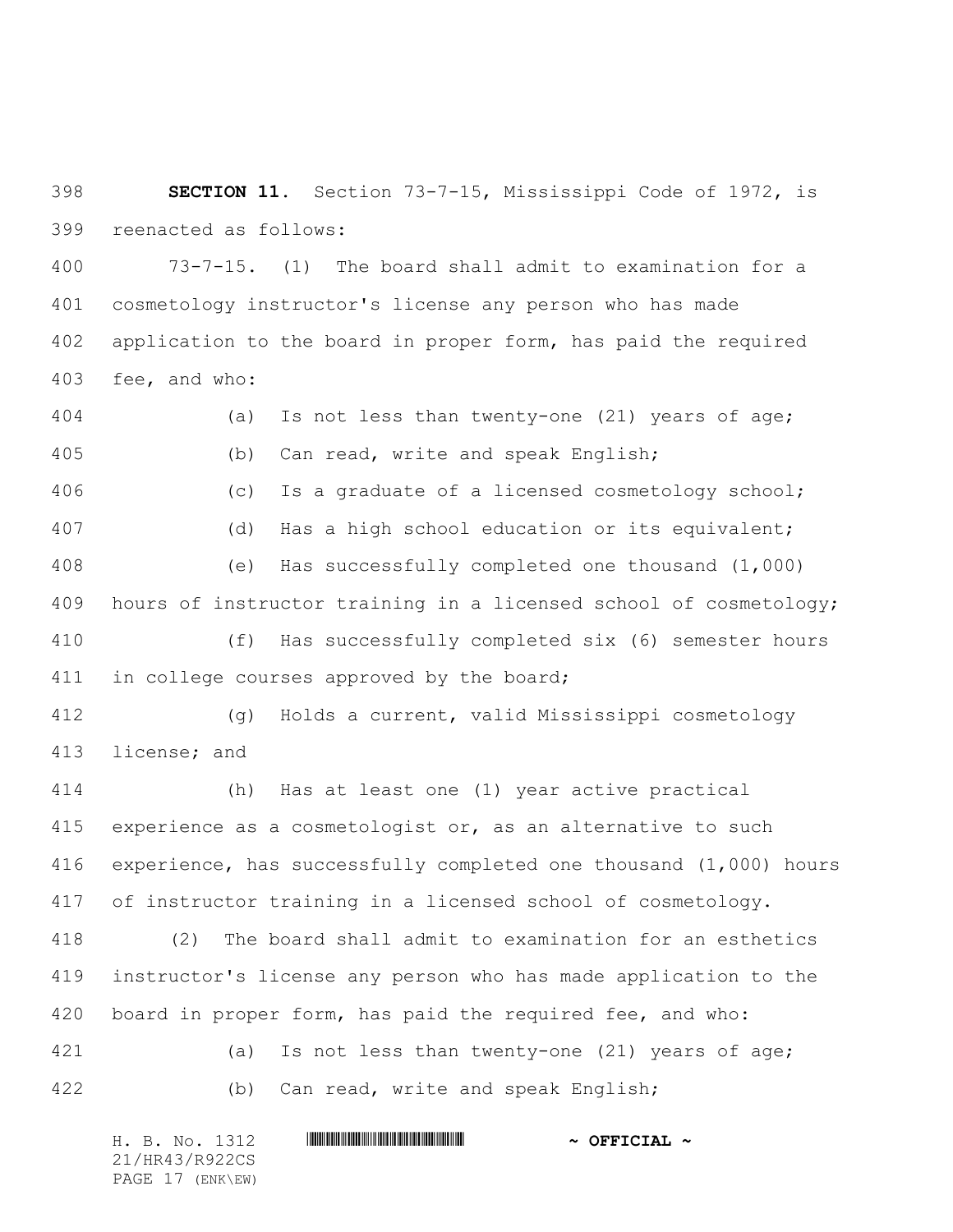(c) Has a high school education or its equivalent; (d) Has successfully completed one thousand (1,000) hours of instructor training in a licensed school in which the practice of esthetics is taught;

 (e) Has successfully completed six (6) semester hours 428 in college courses approved by the board;

 (f) Holds a current, valid Mississippi esthetician's license; and

 (g) Has had one (1) year of active practical experience 432 as an esthetician or, as an alternative to such experience, has successfully completed one thousand (1,000) hours of instructor training in a licensed school in which the practice of esthetics is taught.

 (3) The board shall admit to examination for a manicurist instructor's license any person who has made application to the board in proper form, has paid the required fee, and who:

 (a) Is not less than twenty-one (21) years of age; (b) Can read, write and speak English;

 (c) Has a high school education or its equivalent; (d) Has successfully completed one thousand (1,000) hours of instructor training in a licensed school in which the practice of manicuring is taught;

 (e) Has successfully completed six (6) semester hours in college courses approved by the board;

H. B. No. 1312 \*HR43/R922CS\* **~ OFFICIAL ~** 21/HR43/R922CS PAGE 18 (ENK\EW)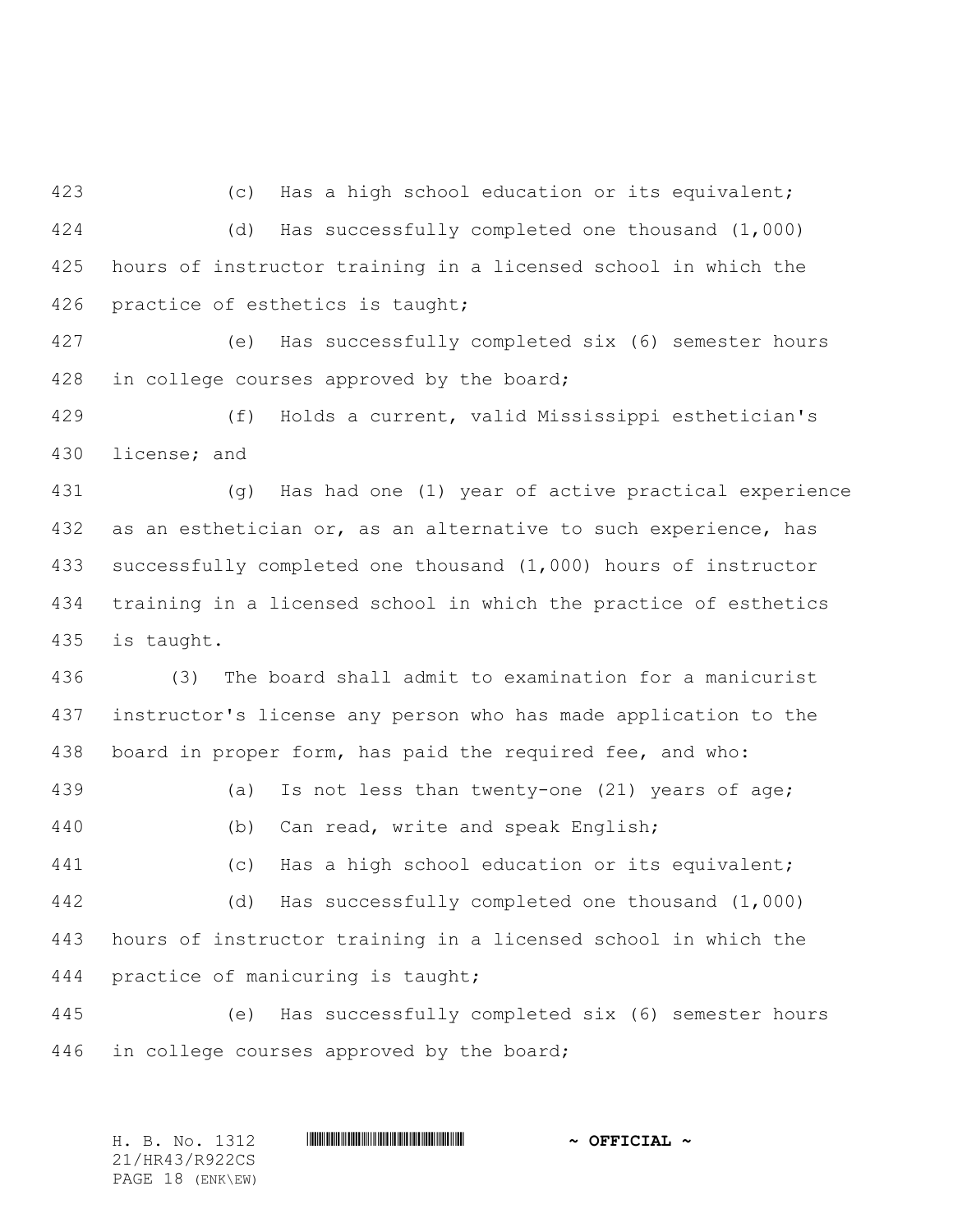(f) Holds a current, valid Mississippi manicurist's license; and

 (g) Has had one (1) year of active practical experience as a manicurist or, as an alternative to such experience, has successfully completed one thousand (1,000) hours of instructor training in a licensed school in which the practice of manicuring is taught.

 (4) Applicants shall satisfactorily pass the examination prescribed by the board for licensing instructors prior to the issuance of the licenses provided for in this section. However, the board may, in its discretion, issue a temporary instructor's permit until such time as the next examination may be held, but such applicant shall be issued only one (1) temporary permit. All applications for an instructor's examination shall be accompanied by two (2) recent head photographs of the applicant.

 (5) All instructors licensed pursuant to this section shall biennially obtain twenty-four (24) clock hours of continuing education in teacher training instruction in cosmetology or esthetics or manicuring, as the case may be, as approved by the board. Any instructor who fails to obtain the continuing education required by this subsection shall not be allowed to instruct nor enroll students under his or her license until such education requirement has been met. The board may issue an inactive instructor's license to such instructors, and an inactive license may be converted into an active license after proof

21/HR43/R922CS PAGE 19 (ENK\EW)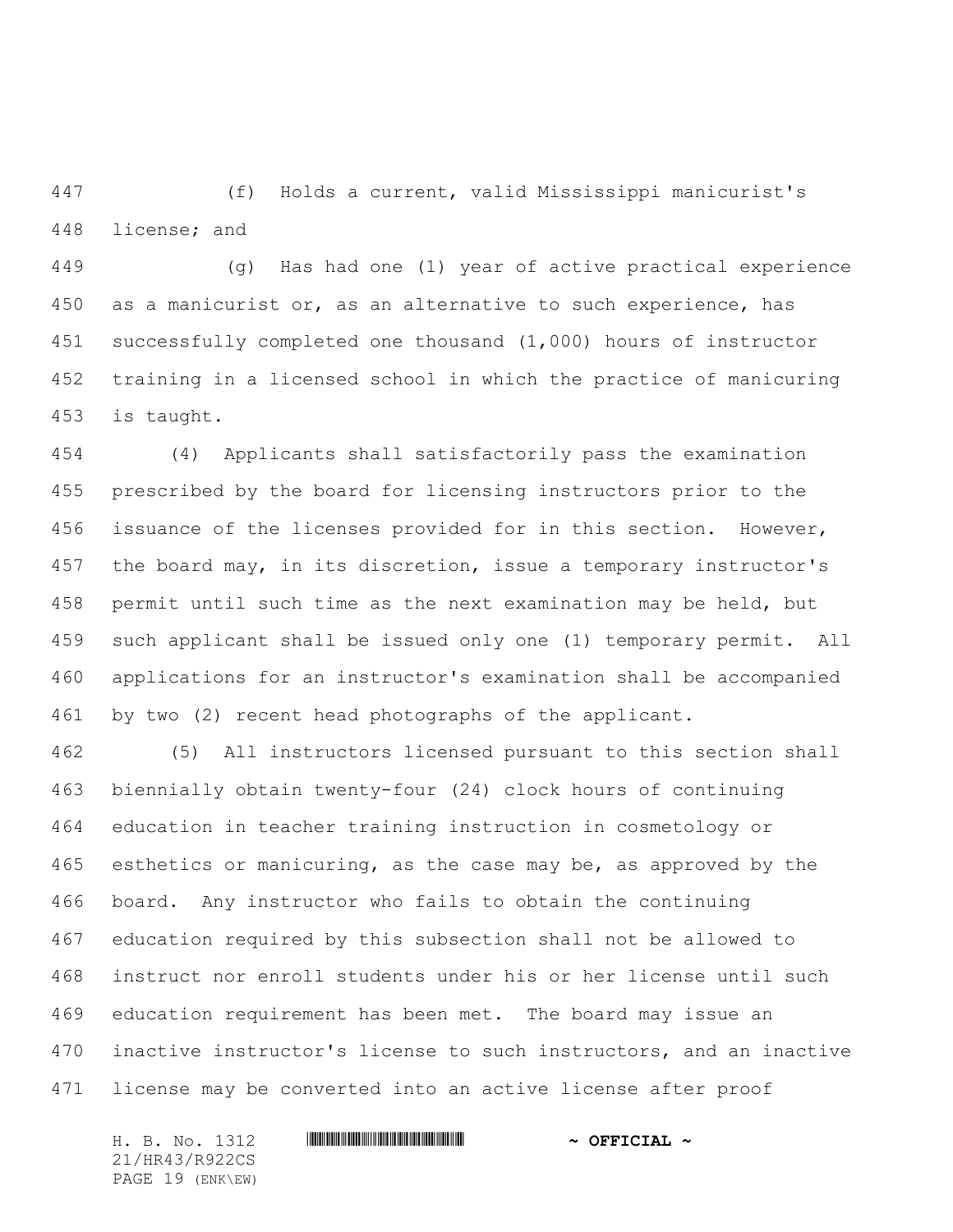satisfactory to the board of completion of at least twenty-four (24) clock hours of approved continuing education required for teacher training instruction.

 (6) Each application or filing made under this section shall include the social security number(s) of the applicant in accordance with Section 93-11-64.

 **SECTION 12.** Section 73-7-16, Mississippi Code of 1972, is reenacted as follows:

 73-7-16. (1) All schools of cosmetology or school owners shall have a school license and shall pay to the board the required license fee biennially therefor. A grace period of sixty (60) days will be given in which to renew the license, and upon the expiration of the grace period of sixty (60) days, any applicant for the renewal of a school license will be required to pay a delinquent fee in addition to the renewal fee. The board is hereby authorized and empowered to promulgate necessary and reasonable rules and regulations for the issuance and renewal of school licenses. However, the board shall not refuse to issue or renew a school's license because of the number of schools already 491 in that area of the state, and any rule promulgated by the board for that purpose shall be null and void.

 (2) Each application or filing made under this section shall include the social security number(s) of the applicant in accordance with Section 93-11-64.

21/HR43/R922CS PAGE 20 (ENK\EW)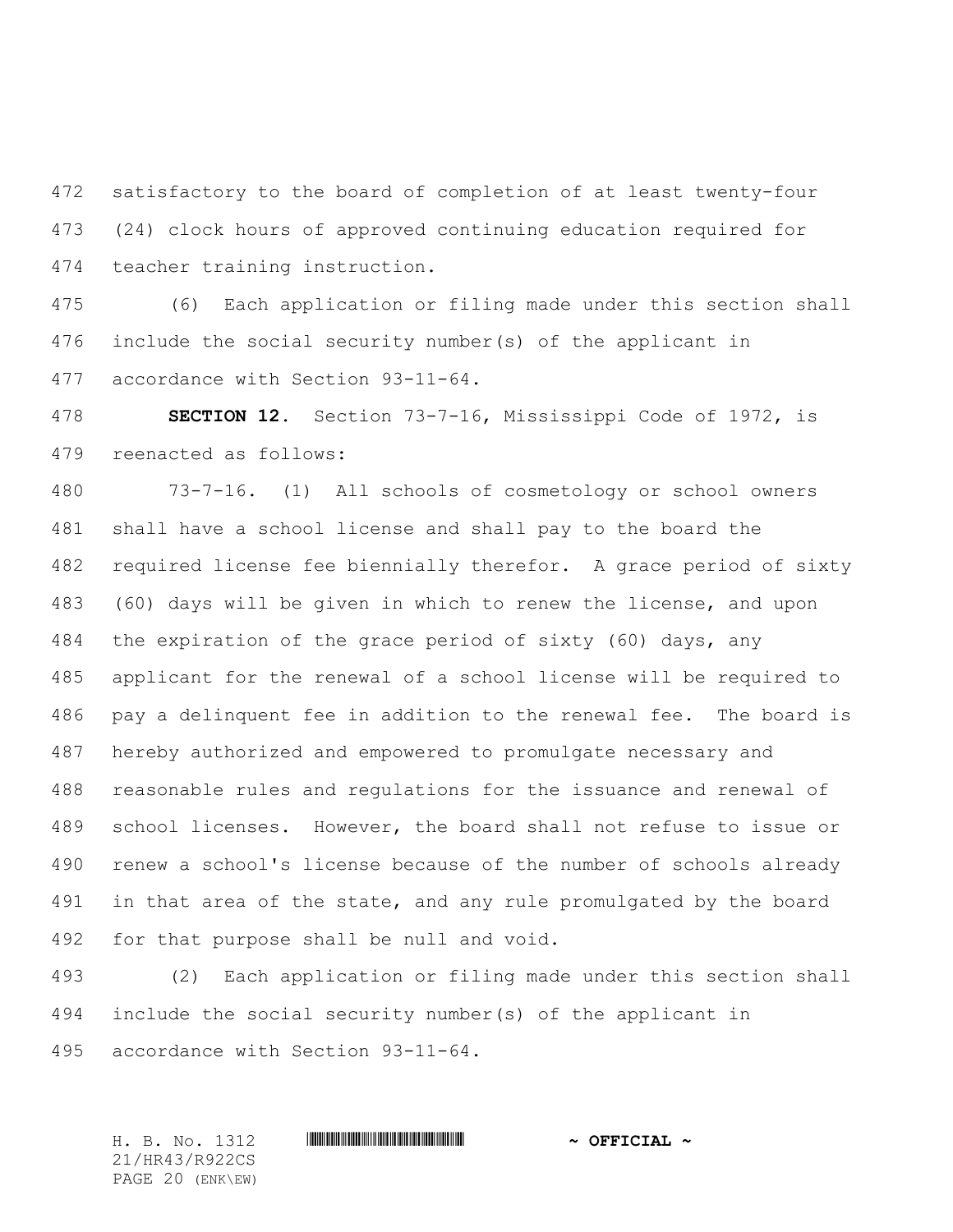(3) The board shall require all schools of cosmetology to only admit students who have not less than a Tenth-Grade education or a high school diploma or its equivalency.

 **SECTION 13.** Section 73-7-17, Mississippi Code of 1972, is reenacted as follows:

 73-7-17. (1) All salon owners shall have a salon license and shall pay to the board the required license fee therefor and pay the required renewal fee for renewal thereof. A grace period of sixty (60) days will be given in which to renew the license, and upon the expiration of the grace period of sixty (60) days any applicant for the renewal of a salon license will be required to pay a delinquent fee in addition to the renewal fee. A salon license that has been expired for over one (1) year is nonrenewable and requires a new application. Prior to the initial issuance of such license, the board shall inspect the premises to determine if same qualifies with the law, upon payment by the applicant of the required inspection fee.

 (2) Each application or filing made under this section shall include the social security number(s) of the applicant in accordance with Section 93-11-64, Mississippi Code of 1972.

 **SECTION 14.** Section 73-7-18, Mississippi Code of 1972, is reenacted as follows:

 73-7-18. (1) The board shall admit to examination for an esthetician's license any person who has made application to the board in proper form, has paid the required fee, and who:

H. B. No. 1312 \*HR43/R922CS\* **~ OFFICIAL ~** 21/HR43/R922CS PAGE 21 (ENK\EW)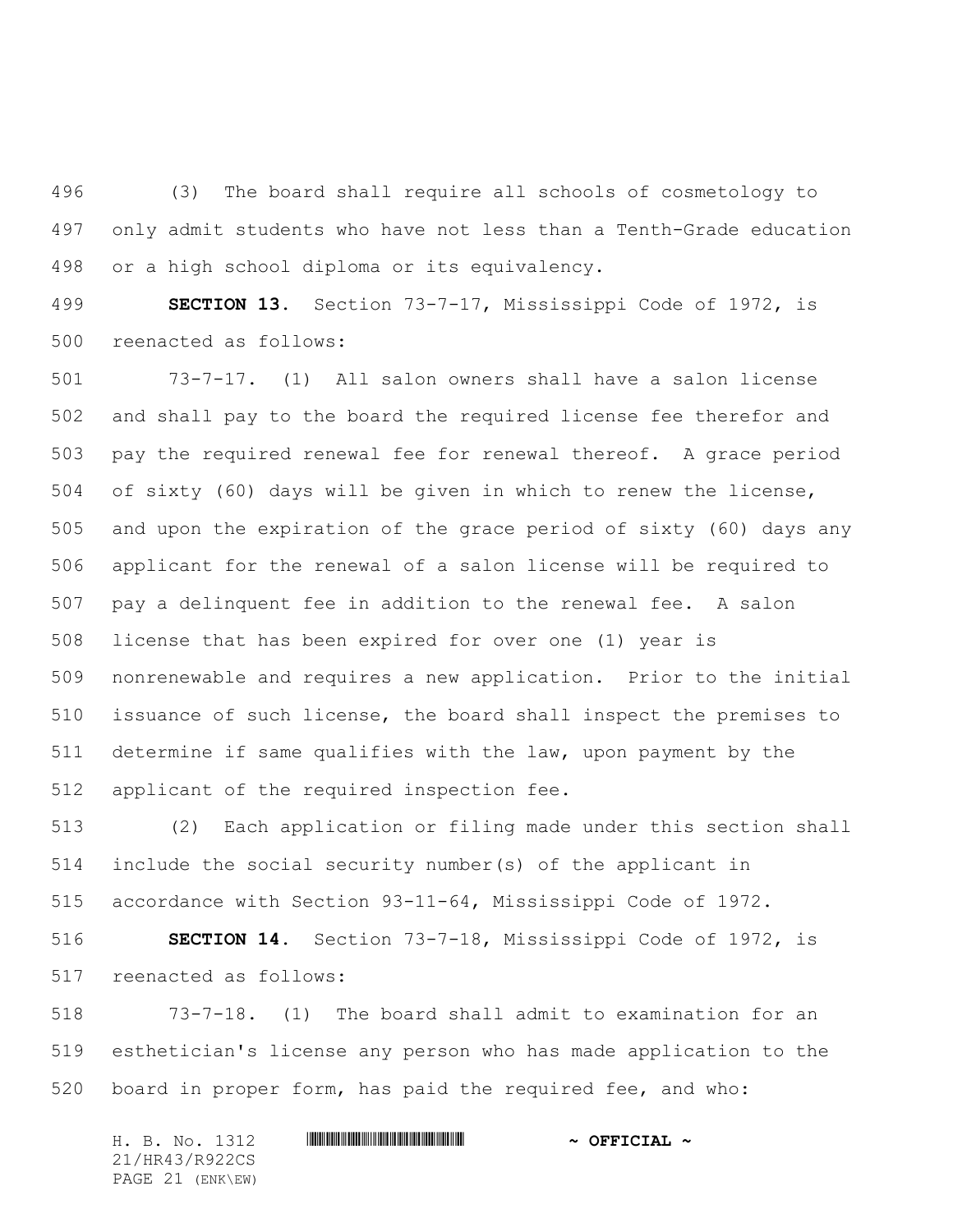521 (a) Is not less than seventeen (17) years of age;

(b) Can read, write and speak English;

(c) Has a high school education or its equivalent; and

 (d) Has successfully completed a course of training in esthetics of not less than six hundred (600) hours in an 526 accredited school in which the practice of esthetics is taught, including not less than one hundred (100) hours of theory and five hundred (500) hours of skill practice.

Any licensed esthetician wishing to acquire a cosmetology

 license may apply the six hundred (600) hours of esthetics training toward the requirements for a cosmetology license.

 (2) Every person who has completed not less than three hundred fifty (350) hours of training in esthetics approved by the board in this or any other state prior to July 1, 1987, shall be registered with the board within a period not exceeding six (6) months after July 1, 1987, and shall be granted an esthetician's license by the board if such person presents satisfactory evidence to the board that he or she has fulfilled all the requirements to be admitted to examination except the training hours requirement. (3) Each application or filing made under this section shall include the social security number(s) of the applicant in accordance with Section 93-11-64, Mississippi Code of 1972.

 **SECTION 15.** Section 73-7-19, Mississippi Code of 1972, is reenacted as follows:

H. B. No. 1312 \*HR43/R922CS\* **~ OFFICIAL ~** 21/HR43/R922CS PAGE 22 (ENK\EW)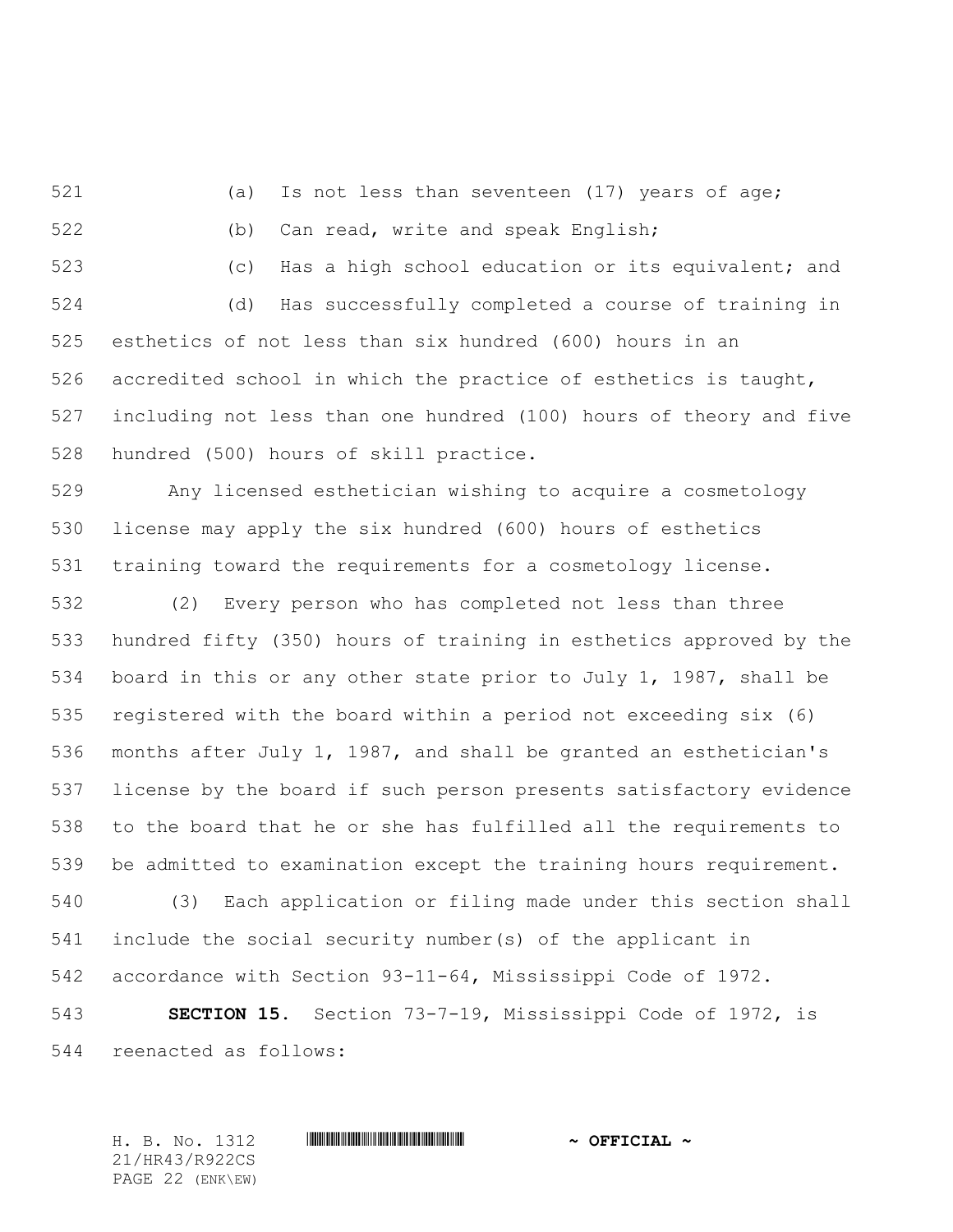73-7-19. (1) Except as provided in Section 33-1-39, all licenses shall be renewed biennially under the fee schedule in Section 73-7-29. Applications for renewal of licenses for cosmetologists, estheticians, manicurists and instructors must be accompanied by the required renewal fee. A grace period of sixty (60) days will be given in which to renew the license; and upon the expiration of the grace period of sixty (60) days, any applicant for the renewal of a license will be required to pay the required renewal fee and a delinquent fee in addition to the renewal fee. The fees may be paid by either personal or certified check, cash or money order, under such safeguards, rules and regulations as the board may prescribe. Checks returned to the board because of insufficient funds shall result in nonrenewal of the license, which will require the penalty fee for insufficient fund checks plus all other amounts due for renewal of the license before the license may be renewed. After one (1) year has passed from the expiration date of the license, a delinquent fee must be paid for each year up to three (3) years, after which the required examination must be taken. All applications for examination required by this chapter shall expire ninety (90) days from the date thereof.

 (2) Each application or filing made under this section shall include the social security number(s) of the applicant in accordance with Section 93-11-64.

H. B. No. 1312 \*HR43/R922CS\* **~ OFFICIAL ~** 21/HR43/R922CS PAGE 23 (ENK\EW)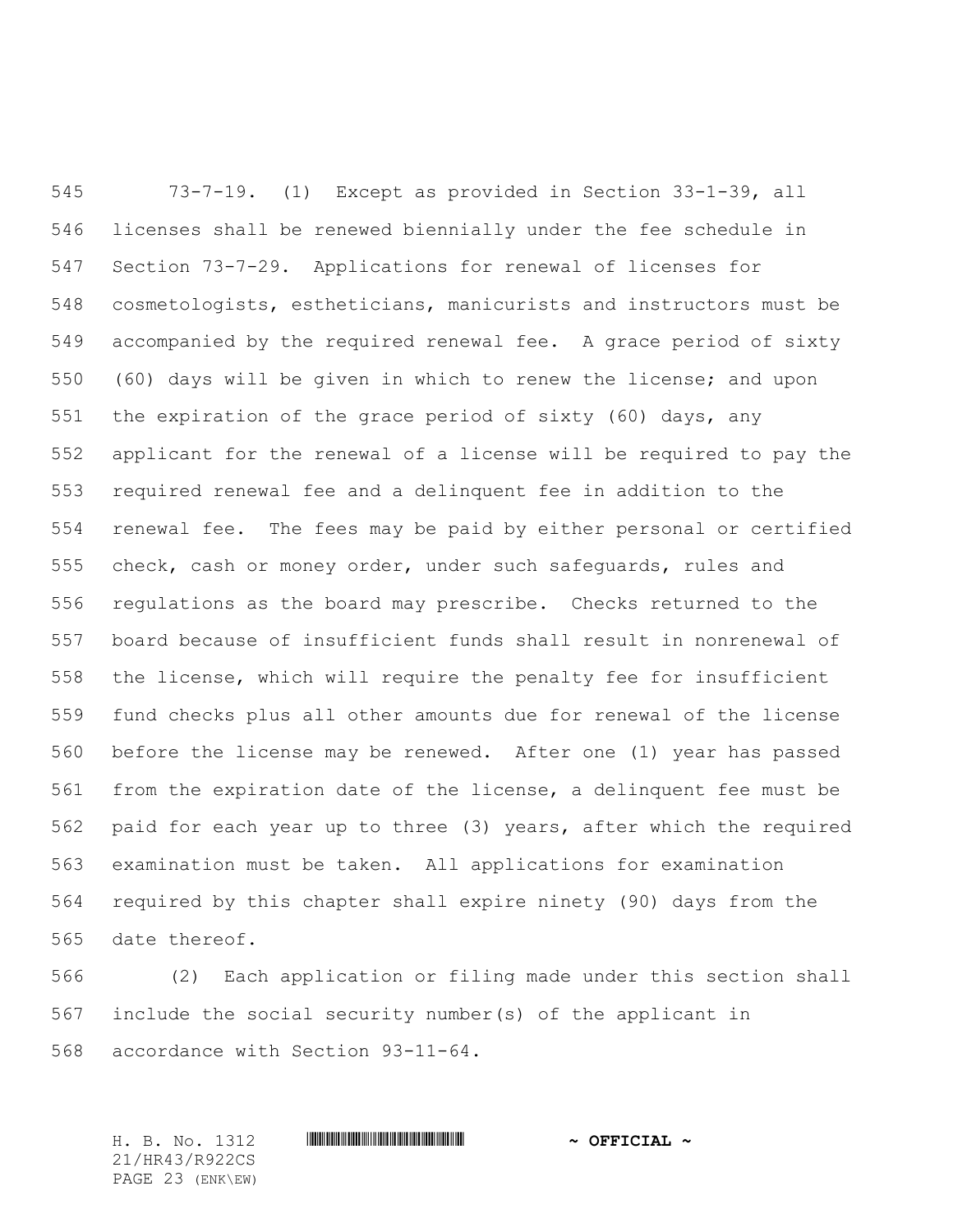**SECTION 16.** Section 73-7-21, Mississippi Code of 1972, is reenacted as follows:

 73-7-21. (1) The board shall admit to examination for a manicurist's license any person who has made application to the board in proper form, has paid the required fee, and who:

 (a) Is at least seventeen (17) years of age; (b) Can read, write and speak English;

 (c) Has successfully completed no less than three hundred fifty (350) hours of practice and related theory in manicuring and pedicuring over a period of no less than nine (9) weeks in an accredited school of cosmetology in this or any other state; and

(d) Has a high school education or its equivalent.

 (2) Licensed manicurists desiring to pursue additional hours to be eligible for a license as a cosmetologist may be credited with the three hundred fifty (350) hours acquired in studying and training to be a manicurist which may be applied to the number of hours required for a cosmetology license examination.

 (3) The board shall adopt regulations governing the use of electric nail files for the purpose of filing false or natural nails.

 (4) Each application or filing made under this section shall include the social security number(s) of the applicant in accordance with Section 93-11-64.

H. B. No. 1312 \*HR43/R922CS\* **~ OFFICIAL ~** 21/HR43/R922CS PAGE 24 (ENK\EW)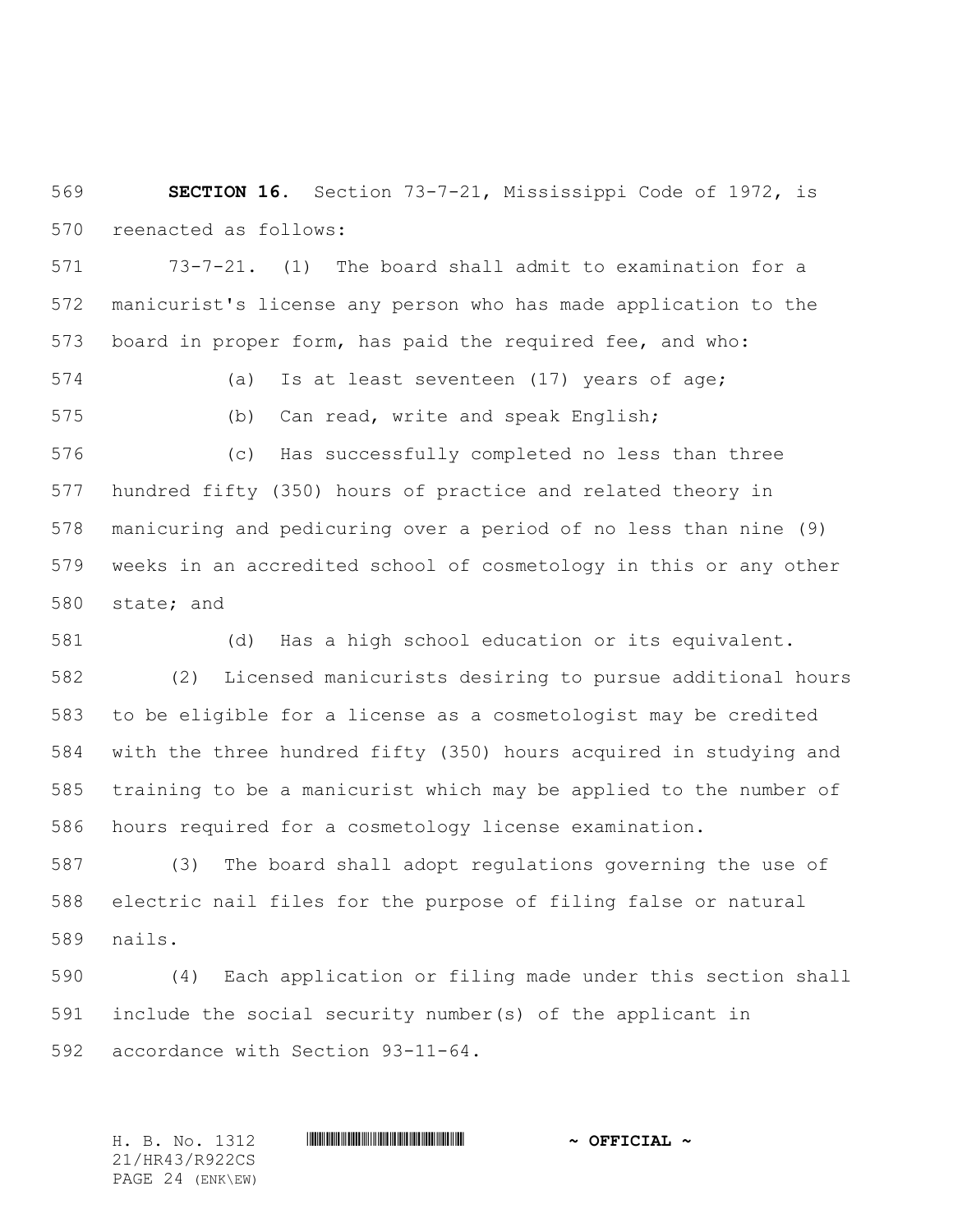**SECTION 17.** Section 73-7-23, Mississippi Code of 1972, is reenacted as follows:

 73-7-23. (1) The board may, upon application, issue a license by reciprocity to any cosmetologist, esthetician or manicurist over the age of seventeen (17) years from any other state who has satisfactorily completed the required number of accredited hours in that state, provided the state board from which the applicant comes issues to cosmetologists, estheticians or manicurists, as the case may be, from the State of Mississippi a license under the same conditions. Applications must be accompanied by (a) proof satisfactory to the board that the required hours have been completed, and (b) the required reciprocity fee, which shall be paid to the board.

 (2) An instructor from any other state may be qualified for a Mississippi instructor's license upon presenting a valid instructor's license and proof of a high school education or its equivalent, provided that the instructor (a) is not less than twenty-one (21) years of age, (b) has completed training equivalent to the State of Mississippi's training as provided in Section 73-7-15 or has three (3) years or more of experience as a licensed instructor prior to application, (c) can read, write and speak English, (d) has completed twelve (12) semester hours in college courses approved by the board, and (e) has completed a minimum of five (5) continuing education hours in Mississippi board laws, rules and regulations. Such application must be

H. B. No. 1312 \*HR43/R922CS\* **~ OFFICIAL ~** 21/HR43/R922CS PAGE 25 (ENK\EW)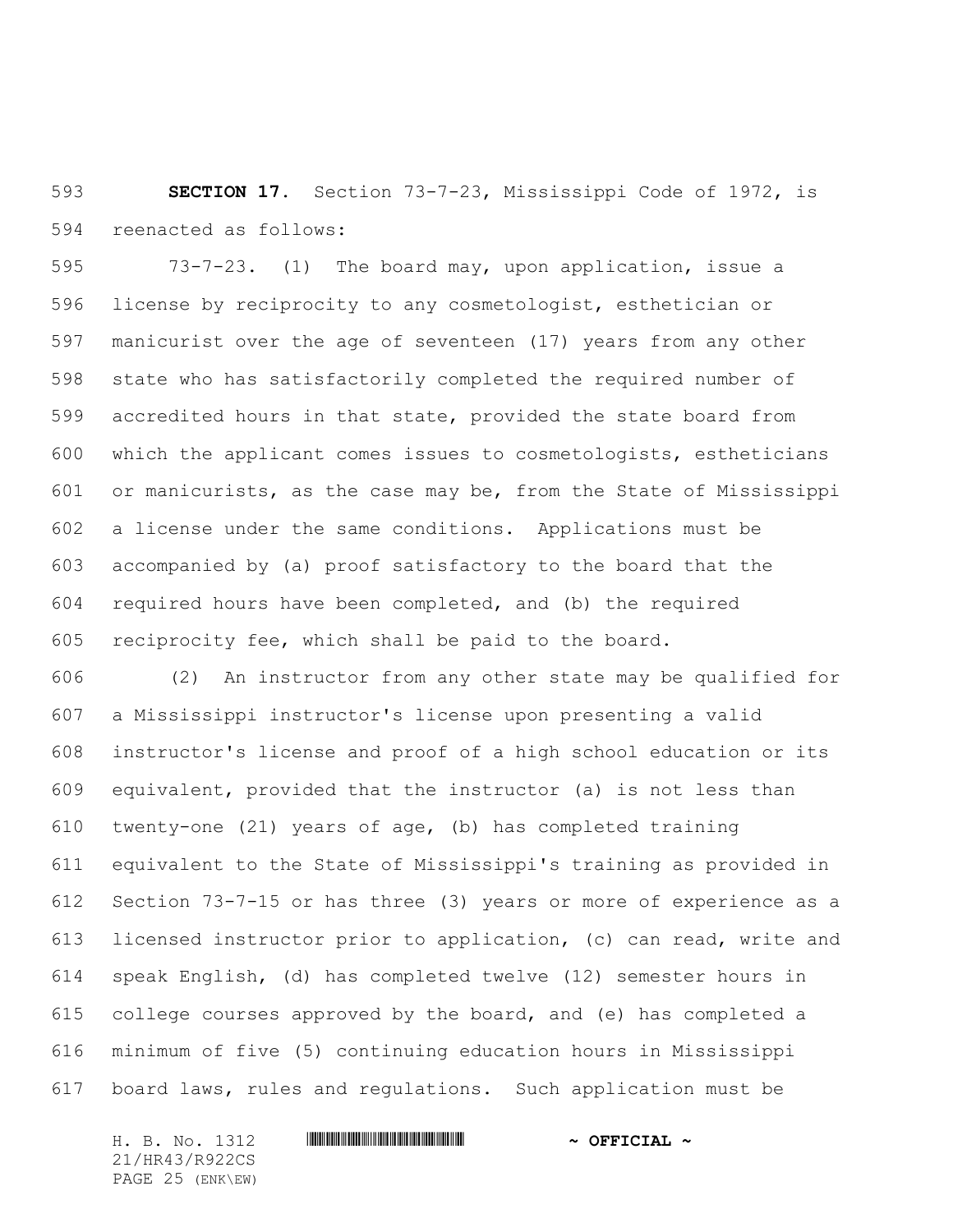accompanied by two (2) recent passport photographs of the applicant. Applicants shall pay the required license fee.

 (3) An applicant for a Mississippi instructor's license by reciprocity who has not completed the college courses requirement at the time of application may apply for a onetime temporary teaching permit, which shall be valid for six (6) months and shall be nonrenewable. Such application must be accompanied by proof of enrollment in college course(s), required permit fee, two (2) recent passport photographs of the applicant and other documentation as required for application for a Mississippi instructor's license by reciprocity. Upon proof of completion of college courses and payment of the required license fee, a Mississippi instructor's license shall be issued.

 (4) The issuance of a license by reciprocity to a military-trained applicant or military spouse shall be subject to the provisions of Section 73-50-1.

 **SECTION 18.** Section 73-7-25, Mississippi Code of 1972, is reenacted as follows:

 73-7-25. Every demonstrator in the field of cosmetology shall, before making demonstrations in a salon or school, apply for and obtain a permit from the board. For such permit, which shall be for one (1) year, the required fee shall be paid to the board. This section shall be construed to apply to demonstrators in salons and schools.

21/HR43/R922CS PAGE 26 (ENK\EW)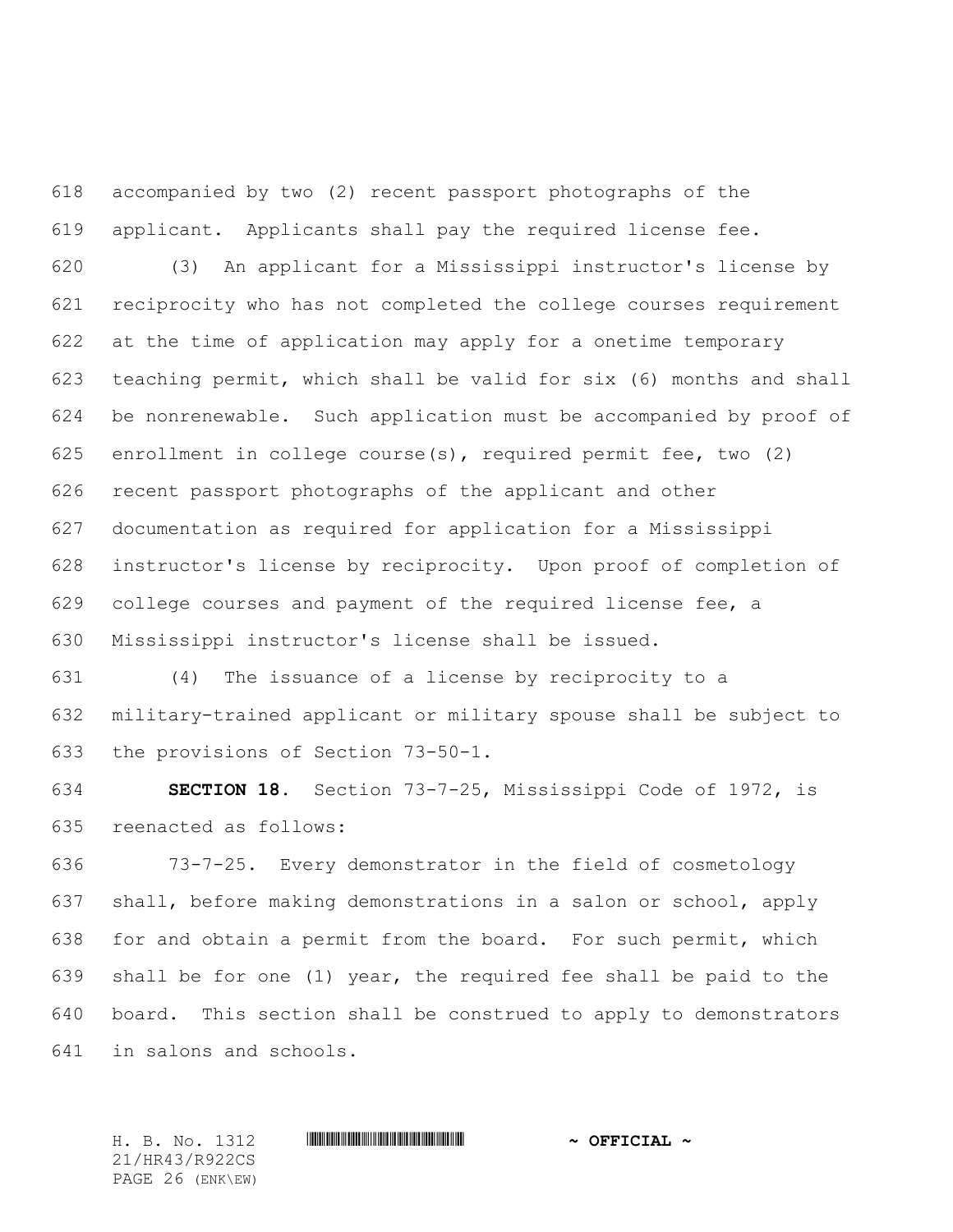**SECTION 19.** Section 73-7-27, Mississippi Code of 1972, is reenacted as follows:

 73-7-27. (1) Any complaint may be filed with the board by a member or agent of the board or by any person charging any licensee of the board with the commission of any of the offenses enumerated in subsection (2) of this section. Such complaint shall be in writing, signed by the accuser or accusers, and verified under oath, and such complaints shall be investigated as set forth in Section 73-7-7. If, after the investigation, the board through its administrative review agents determines that there is not substantial justification to believe that the accused licensee has committed any of the offenses enumerated, it may dismiss the complaint or may prepare a formal complaint proceeding against the licensee as hereinafter provided. When used with reference to any complaint filed against a licensee herein, the term "not substantial justification" means a complaint that is frivolous, groundless in fact or law, or vexatious, as determined by unanimous vote of the board. In the event of a dismissal, the person filing the accusation and the accused licensee shall be given written notice of the board's determination. If the board determines there is reasonable cause to believe the accused has committed any of those offenses, the secretary of the board shall give written notice of such determination to the accused licensee and set a day for a hearing as provided in subsection (3) of this section.

21/HR43/R922CS PAGE 27 (ENK\EW)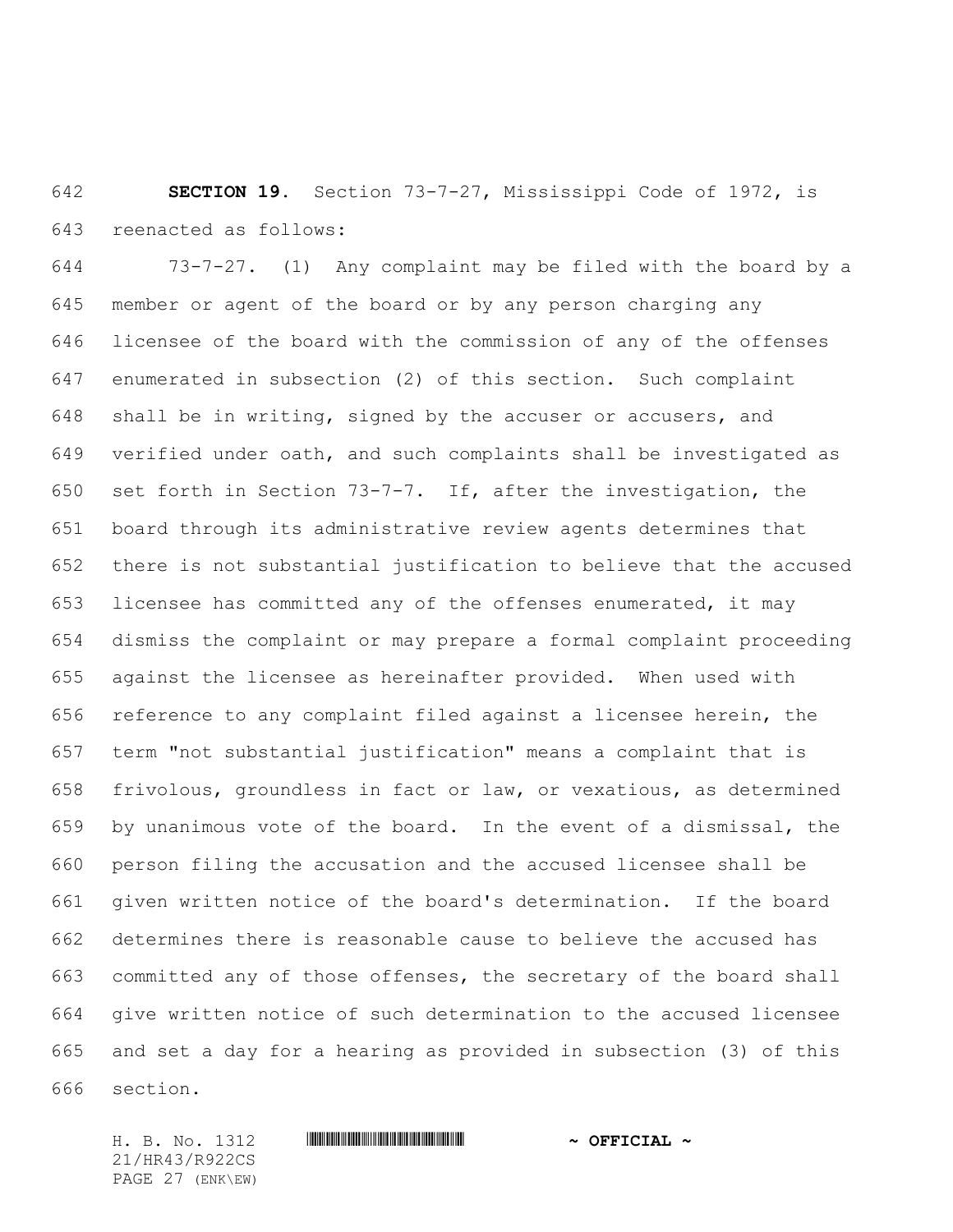(2) The board shall have the power to revoke, suspend or refuse to issue or renew any license or certificate provided for in this chapter, and to fine, place on probation and/or otherwise discipline a student or licensee or holder of a certificate, upon proof that such person: (a) has not complied with or has violated any of the rules and regulations promulgated by the board; (b) has not complied with or has violated any of the sections of this chapter; (c) has committed fraud or dishonest conduct in the taking of the examination herein provided for; (d) has been convicted of a felony; (e) has committed grossly unprofessional or dishonest conduct; (f) is addicted to the excessive use of intoxicating liquors or to the use of drugs to such an extent as to render him or her unfit to practice in any of the practices or occupations set forth in this chapter; (g) has advertised by means of knowingly false or deceptive statements; or (h) has failed to display the license or certificate issued to him or her as provided for in this chapter; or (i) has been convicted of violating any of the provisions of this chapter. A conviction of violating any of the provisions of this chapter shall be grounds for automatic suspension of the license or certificate of such person.

 (3) The board shall not revoke, suspend or refuse to issue or renew any license or certificate, or fine, place on probation or otherwise discipline any person in a disciplinary matter except after a hearing of which the applicant or licensee or holder of

21/HR43/R922CS PAGE 28 (ENK\EW)

## H. B. No. 1312 **HR441 R922 \* AND THE FIGURE \***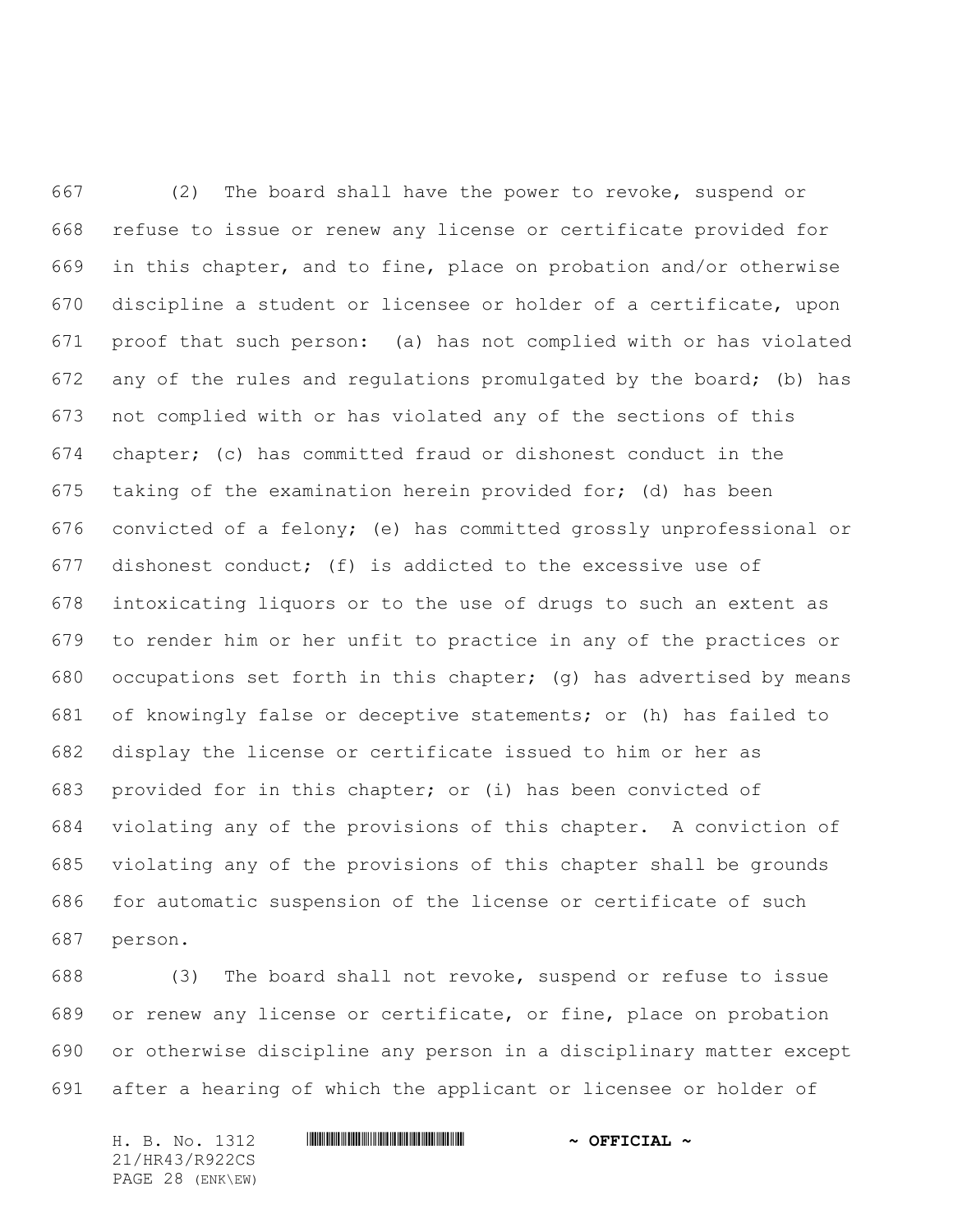the certificate affected shall be given at least twenty (20) days' notice in writing, specifying the reason or reasons for denying the applicant a license or certificate of registration, or in the case of any other disciplinary action, the offense or offenses of which the licensee or holder of a certificate of registration is charged. Such notice may be served by mailing a copy thereof by United States first-class certified mail, postage prepaid, to the last-known residence or business address of such applicant, licensee or holder of a certificate. The hearing on such charges shall be at such time and place as the board may prescribe.

 (4) At such hearings, all witnesses shall be sworn by a member of the board, and stenographic notes of the proceedings shall be taken. Any party to the proceedings desiring it shall be furnished with a copy of such stenographic notes upon payment to the board of such fees as it shall prescribe, not exceeding, however, the actual costs of transcription.

 (5) The board is hereby authorized and empowered to issue subpoenas for the attendance of witnesses and the production of books and papers. The process issued by the board shall extend to all parts of the state and such process shall be served by any person designated by the board for such service. The person serving such process shall receive such compensation as may be allowed by the board, not to exceed the fee prescribed by law for similar services. All witnesses who shall be subpoenaed, and who

21/HR43/R922CS PAGE 29 (ENK\EW)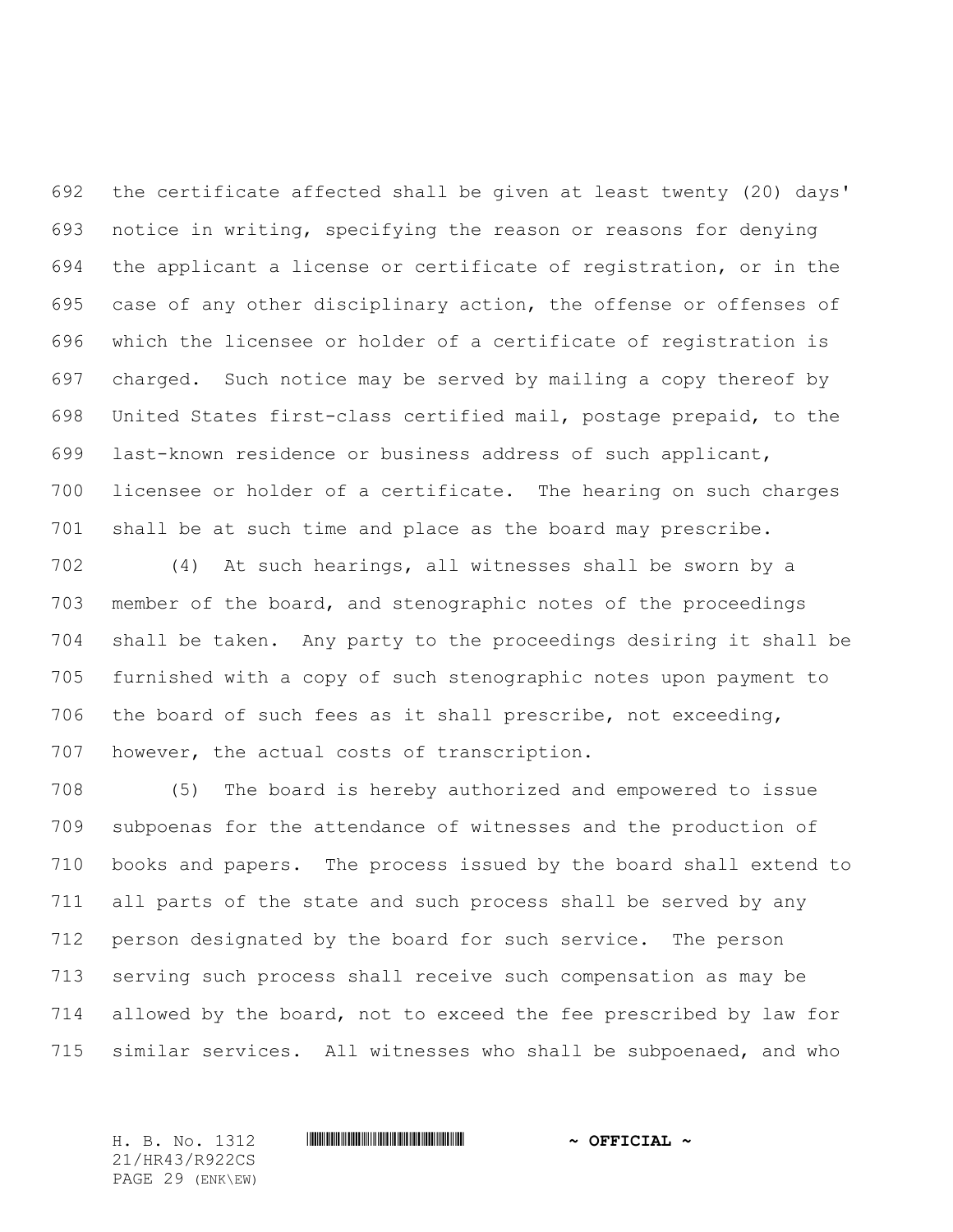shall appear in any proceedings before the board, shall receive the same fees and mileage as allowed by law.

 (6) Where in any proceeding before the board any witness shall fail or refuse to attend upon subpoena issued by the board, 720 shall refuse to testify, or shall refuse to produce any books and papers, the production of which is called for by the subpoena, the attendance of such witness and the giving of his testimony and the production of the books and papers shall be enforced by any court of competent jurisdiction of this state, in the same manner as are enforced for the attendance and testimony of witnesses in civil cases in the courts of this state.

 (7) The board shall conduct the hearing in an orderly and continuous manner, granting continuances only when the ends of justice may be served. The board shall, within sixty (60) days after conclusion of the hearing, reduce its decision to writing and forward an attested true copy thereof to the last-known residence or business address of such applicant, licensee or holder of a certificate, by way of United States first-class certified mail, postage prepaid. Such applicant, licensee, holder of a certificate, or person aggrieved shall have the right of appeal from an adverse ruling, or order, or decision of the board to the Chancery Court of the First Judicial District of Hinds County, Mississippi, upon forwarding notice of appeal to the board within thirty (30) days after the decision of the board is mailed in the manner here contemplated. An appeal will not be allowed in

21/HR43/R922CS PAGE 30 (ENK\EW)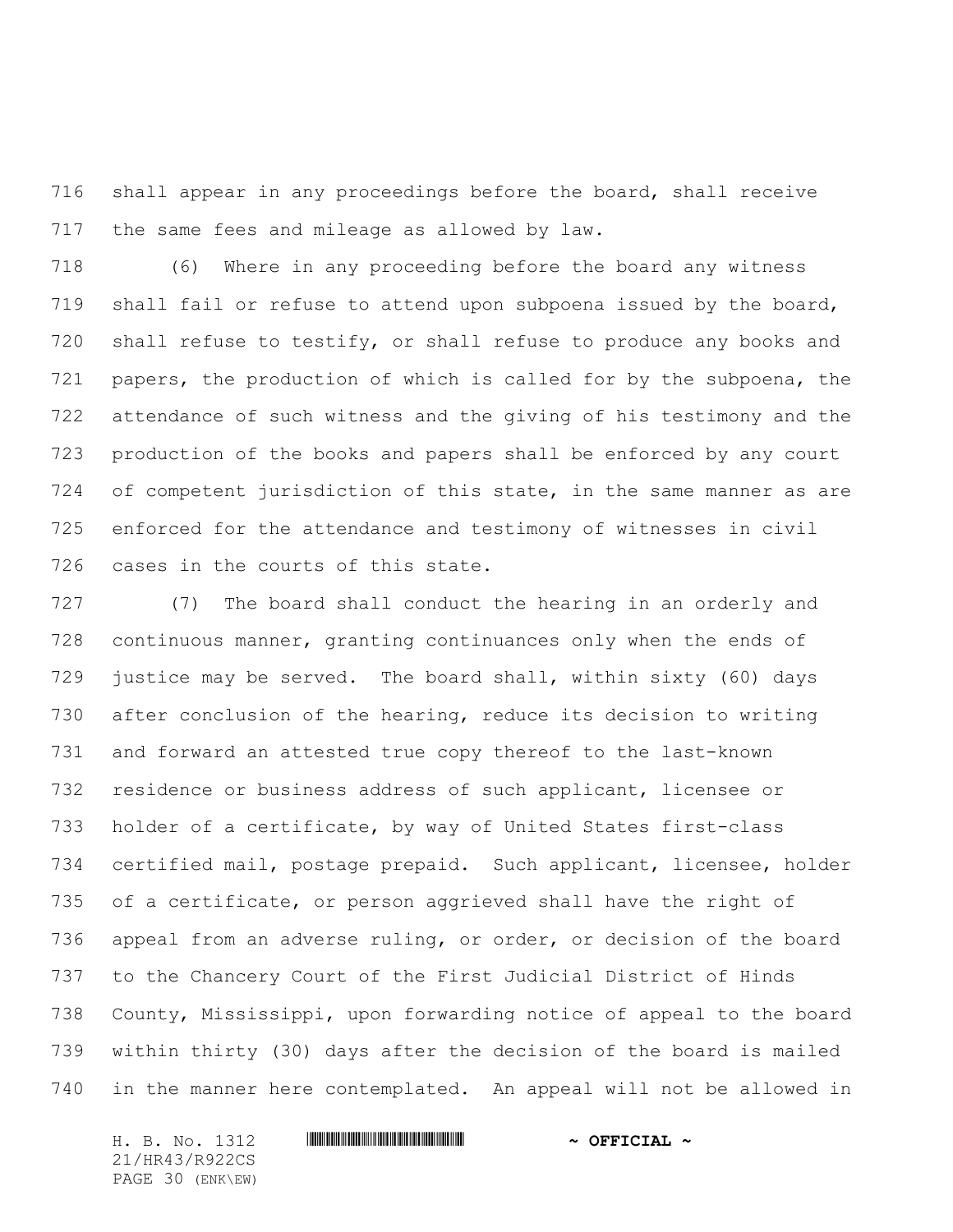the event notice of appeal, together with the appeal bond hereinafter required, shall not have been forwarded to the board within the thirty-day period. Appeal shall be to the Chancery Court of the First Judicial District of Hinds County, Mississippi. The appeal shall thereupon be heard in due course by the court which shall review the record and make its determination thereon.

 (8) The appellant shall, together with the notice of appeal, forward to and post with the board a satisfactory bond in the amount of Five Hundred Dollars (\$500.00) for the payment of any costs which may be adjudged against him.

 (9) In the event of an appeal, the court shall dispose of the appeal and enter its decision promptly. The hearing on the appeal may, in the discretion of the chancellor, be tried in vacation. If there is an appeal, such appeal may, in the discretion of and on motion to the chancery court, act as a supersedeas. However, any fine imposed by the board under the provisions of this chapter shall not take effect until after the time for appeal has expired, and an appeal of the imposition of such a fine shall act as a supersedeas.

 (10) Any fine imposed by the board upon a licensee or holder of a certificate shall be in accordance with the following schedule:

 (a) For the first violation, a fine of not less than Fifty Dollars (\$50.00) nor more than One Hundred Dollars (\$100.00) for each violation.

H. B. No. 1312 **HR430 R922CIAL 4 CEFICIAL 4** 21/HR43/R922CS PAGE 31 (ENK\EW)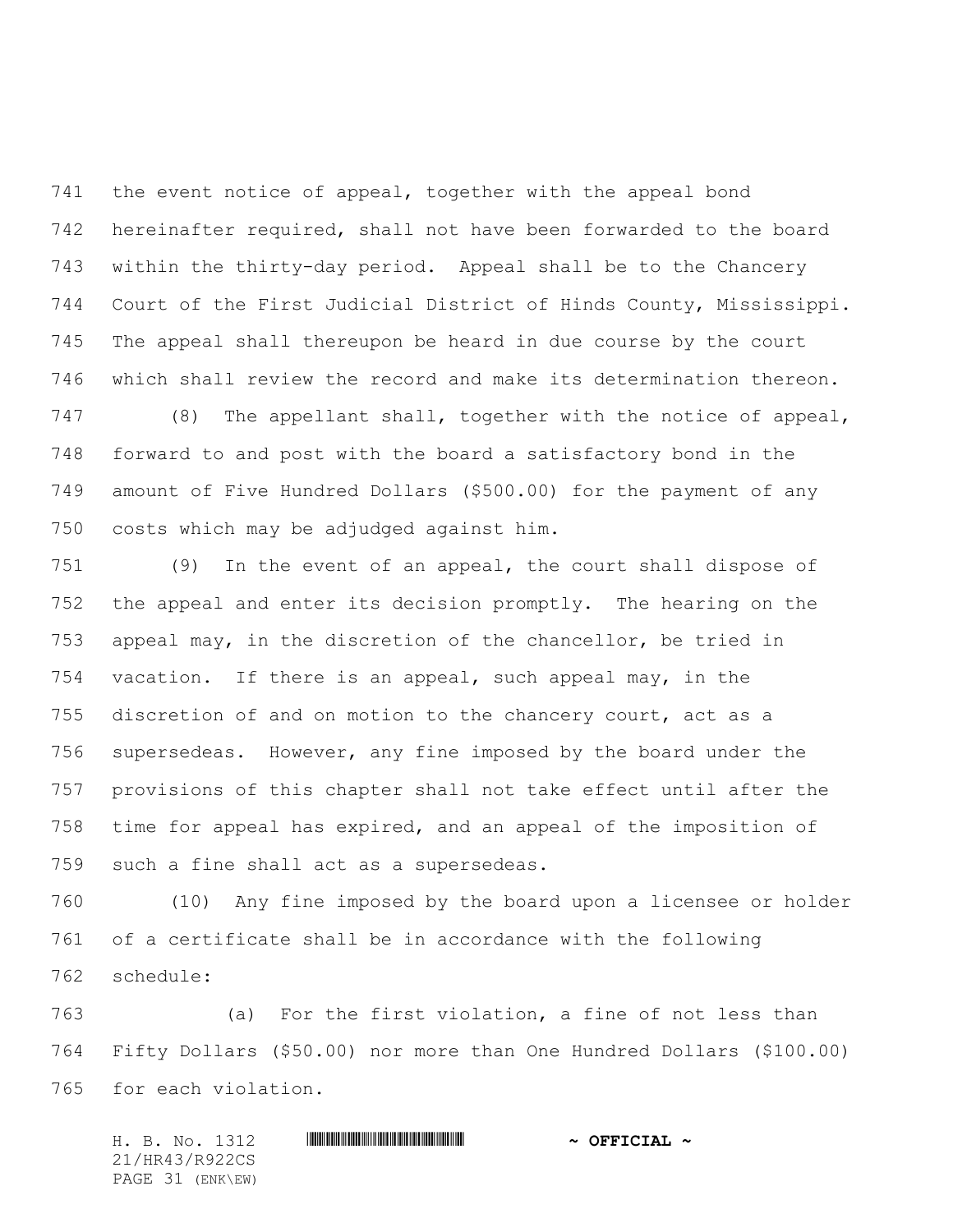(b) For the second and each subsequent violation, a fine of not less than One Hundred Dollars (\$100.00) nor more than Four Hundred Dollars (\$400.00) for each violation.

 The power and authority of the board to impose such fines under this section shall not be affected or diminished by any other proceeding, civil or criminal, concerning the same violation or violations.

 (11) In addition to the reasons specified in subsection (2) of this section, the board shall be authorized to suspend the license of any licensee for being out of compliance with an order for support, as defined in Section 93-11-153. The procedure for suspension of a license for being out of compliance with an order for support, and the procedure for the reissuance or reinstatement of a license suspended for that purpose, and the payment of any fees for the reissuance or reinstatement of a license suspended for that purpose, shall be governed by Section 93-11-157 or 93-11-163, as the case may be. Actions taken by the board in suspending a license when required by Section 93-11-157 or 93-11-163 are not actions from which an appeal may be taken under this section. Any appeal of a license suspension that is required by Section 93-11-157 or 93-11-163 shall be taken in accordance with the appeal procedure specified in Section 93-11-157 or 93-11-163, as the case may be, rather than the procedure specified in this section. If there is any conflict between any provision of Section 93-11-157 or 93-11-163 and any provision of this

21/HR43/R922CS PAGE 32 (ENK\EW)

## H. B. No. 1312 **HR441 R922 \* AND THE FIGURE \***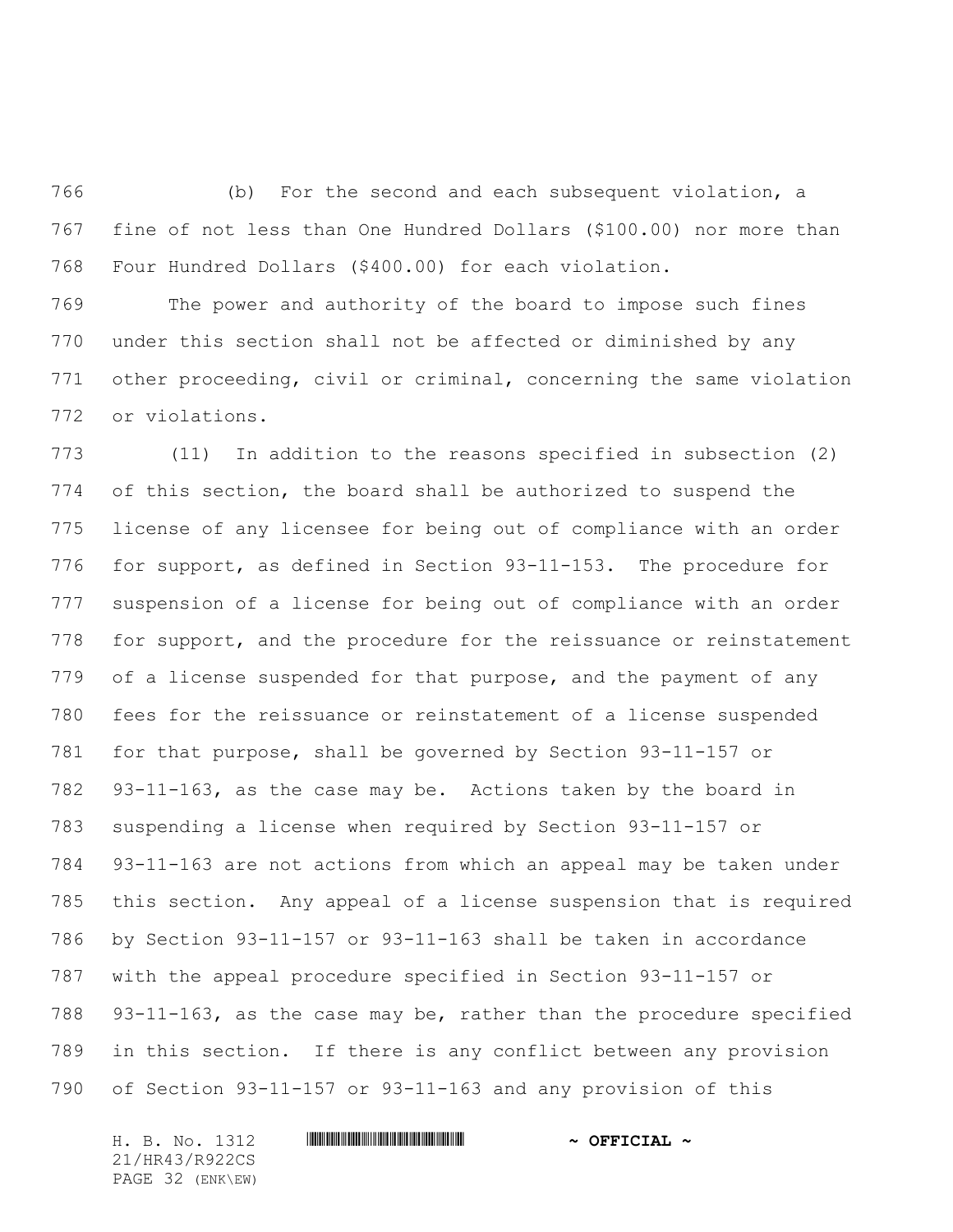791 chapter, the provisions of Section 93-11-157 or 93-11-163, as the 792 case may be, shall control.

793 **SECTION 20.** Section 73-7-29, Mississippi Code of 1972, is 794 reenacted as follows:

795 73-7-29. The State Board of Cosmetology shall assess fees in 796 the following amounts and for the following purposes:

797 (a) Initial license/renewal for cosmetologist, 798 manicurist, esthetician, or wig specialist.................\$ 50.00 799 (b) Instructor initial license/renewal.......... 80.00 800 (c) Master cosmetologist license/renewal........ 70.00 801 (d) Delinquent renewal penalty - cosmetologist, 802 manicurist, esthetician, wig specialist and instructor..... 50.00 803 There shall be no renewal fee for any licensee seventy (70) 804 years of age or older. 805 (e) Salon application and initial inspection.... 85.00 806 (f) Salon reinspection.......................... 35.00 807 (g) Salon change of ownership or location, 808 or both.................................................... 85.00 809 (h) Salon renewal............................... 60.00 810 (i) Salon delinquent renewal penalty............ 50.00 811 (j) Application and initial inspection for a 812 new school................................................. 300.00 813 (k) New school reinspection.......................... 100.00 814 (l) School change of ownership.......................... 300.00 815 (m) School relocation.............................. 150.00

| H. B. No. 1312   | $\sim$ OFFICIAL $\sim$ |
|------------------|------------------------|
| 21/HR43/R922CS   |                        |
| PAGE 33 (ENK\EW) |                        |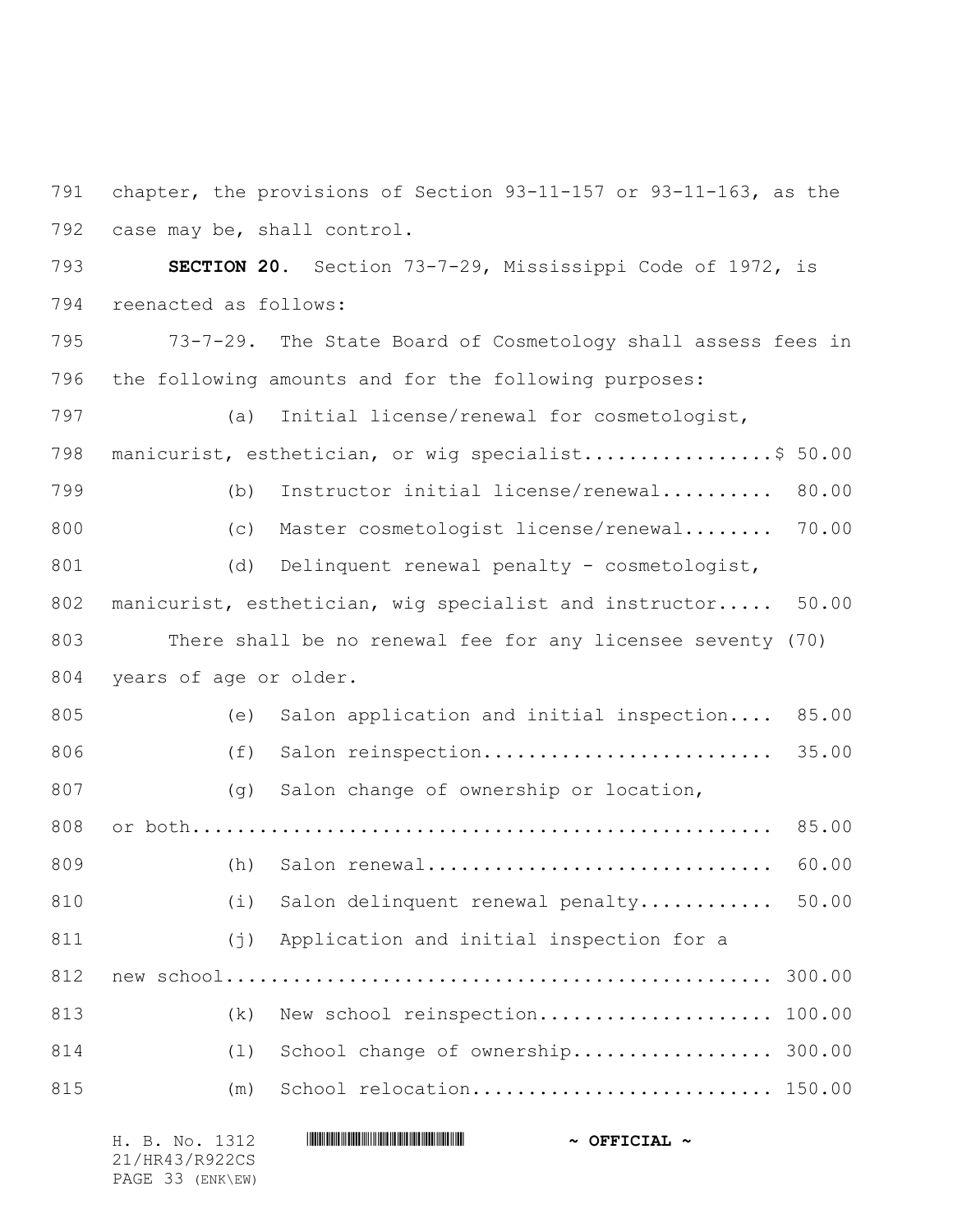816 (n) School renewal.............................. 75.00 817 (o) School delinquent renewal penalty........... 100.00 818 (p) Duplicate license........................... 10.00 819 (q) Penalty for insufficient fund checks........ 20.00 820 (r) Affidavit processing........................... 15.00 821 The State Board of Cosmetology may charge additional fees for 822 services which the board deems appropriate to carry out its intent 823 and purpose. These additional fees shall not exceed the cost of 824 rendering the service.

825 The board is fully authorized to make refunds of any deposits 826 received by the board for services which are not rendered. 827 Refunds will automatically be made on overpayment of fees. 828 Refunds will be made on underpayments by written requests from 829 applicants. If no request for refund is made within sixty (60) 830 days, the fees will be forfeited.

831 **SECTION 21.** Section 73-7-31, Mississippi Code of 1972, is 832 reenacted and amended as follows:

833 73-7-31. Nothing in this chapter shall apply to:

834 (a) Hairdressing, manicuring or facial treatments given 835 in the home to members of family or friends for which no charge is 836 made.

837 (b) Persons whose practice is limited to the 838 application of cosmetic products to another person in connection 839 with the sale, or attempted sale, of such products at retail,

H. B. No. 1312 \*HR43/R922CS\* **~ OFFICIAL ~** 21/HR43/R922CS PAGE 34 (ENK\EW)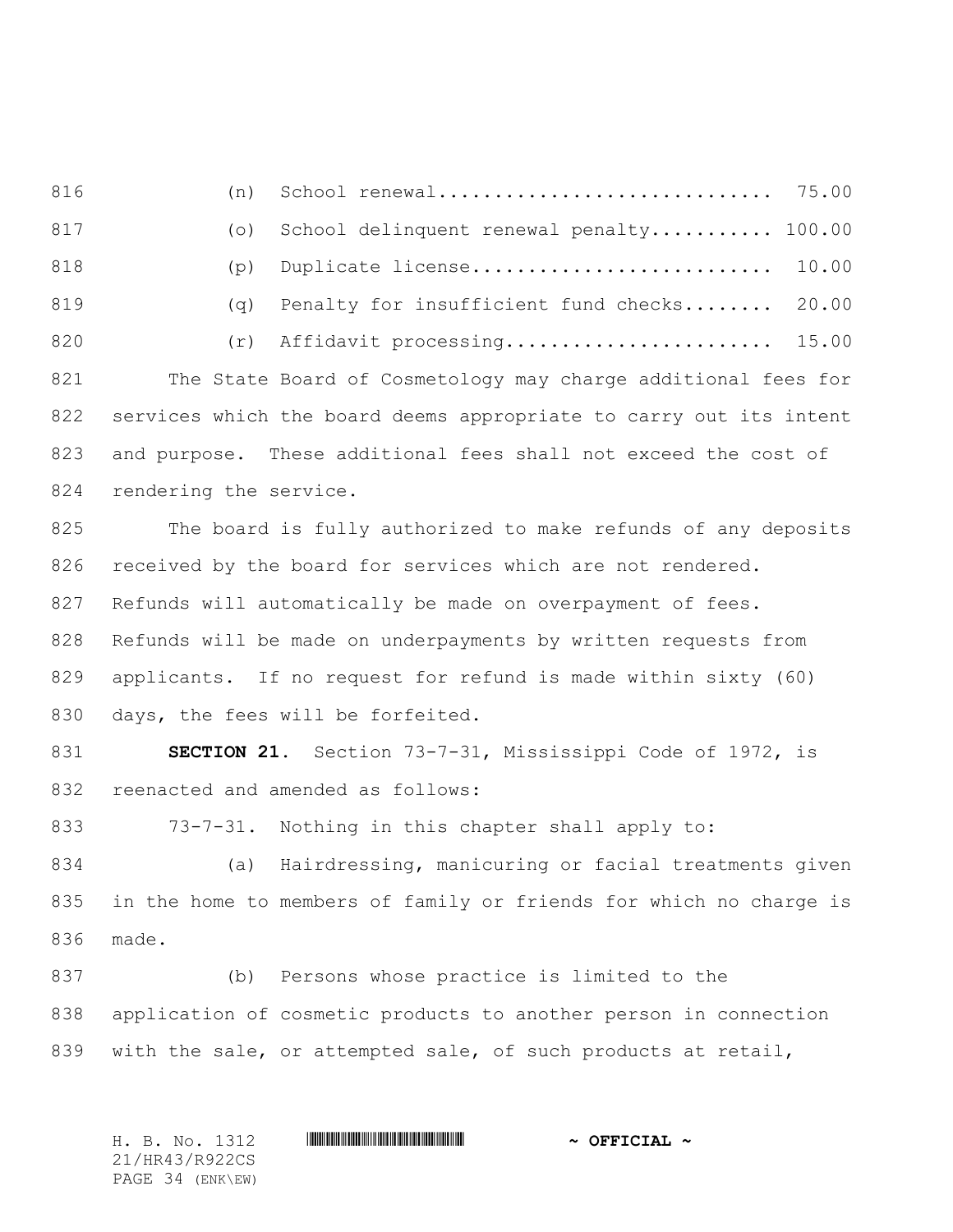without compensation from such other person other than the regular 841 retail price of such merchandise.

 (c) Barbers, and nothing in this chapter shall affect the jurisdiction of the State Board of Barber Examiners.

 (d) Persons engaged in the practice of hair braiding as defined in Section 73-7-71 who have completed the self-test part of the brochure on infection control techniques prepared by the State Department of Health and who keep the brochure and completed self-test available at the location at which the person is engaged in hair braiding.

 (e) Persons engaged in the practice of threading, which is defined as the removal of facial hair using a strand of thread. (f) Persons engaged in the practice of applying or removing eyelash extensions, which is defined as gluing artificial

eyelash extensions to natural eyelashes.

 **SECTION 22.** Section 73-7-33, Mississippi Code of 1972, is reenacted as follows:

 73-7-33. In addition to the rules and regulations that may be prescribed and promulgated by the board under authority of this chapter, the following rules and regulations shall be observed: Every establishment must be kept sanitary, including all utensils and equipment, must be well ventilated and properly lighted. Each salon must be provided with hot and cold running water. Electrical appliances must be properly installed and grounded.

21/HR43/R922CS PAGE 35 (ENK\EW)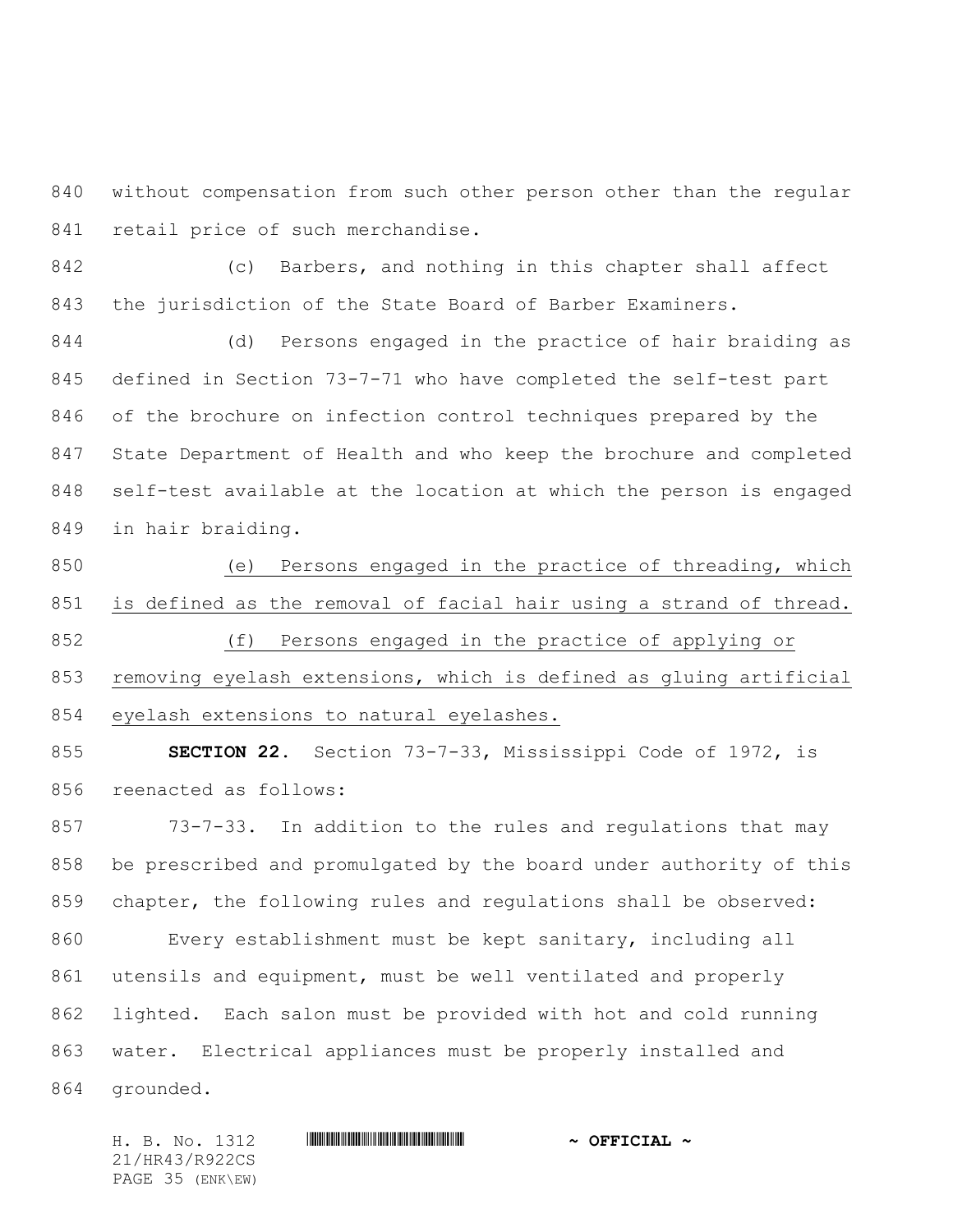Cosmetologists shall be allowed to wear any type of clothing or apparel while at work as long as such clothing or apparel is sanitary.

 Cosmetologists shall be allowed to use any type of hair roller as long as they do so in a sanitary manner.

 Persons with a communicable disease or parasitic infection that is medically recognized to be a direct threat of transmission by the type of contact that practitioners have with clients are not to be permitted to practice in an establishment until their condition is no longer communicable under those circumstances. No work shall be performed on any patron having a visible disease unless the patron shall produce a certificate from a practicing 877 physician stating that the patron is free from infectious, contagious or communicable disease. A cosmetologist's license does not authorize such person to treat or prescribe for an infectious, contagious or any other disease.

 A home salon must have a solid wall to the ceiling with an outside entrance, or if a door exists between the salon and the remainder of the house, the door must be kept closed at all times while service is being rendered.

 **SECTION 23.** Section 73-7-35, Mississippi Code of 1972, is reenacted and amended as follows:

 73-7-35. (1) No person licensed pursuant to this chapter shall practice his or her profession except within the physical confines of a salon possessing and displaying a properly executed

H. B. No. 1312 **HR441 R922 \* AND THE FIGURE \*** 21/HR43/R922CS PAGE 36 (ENK\EW)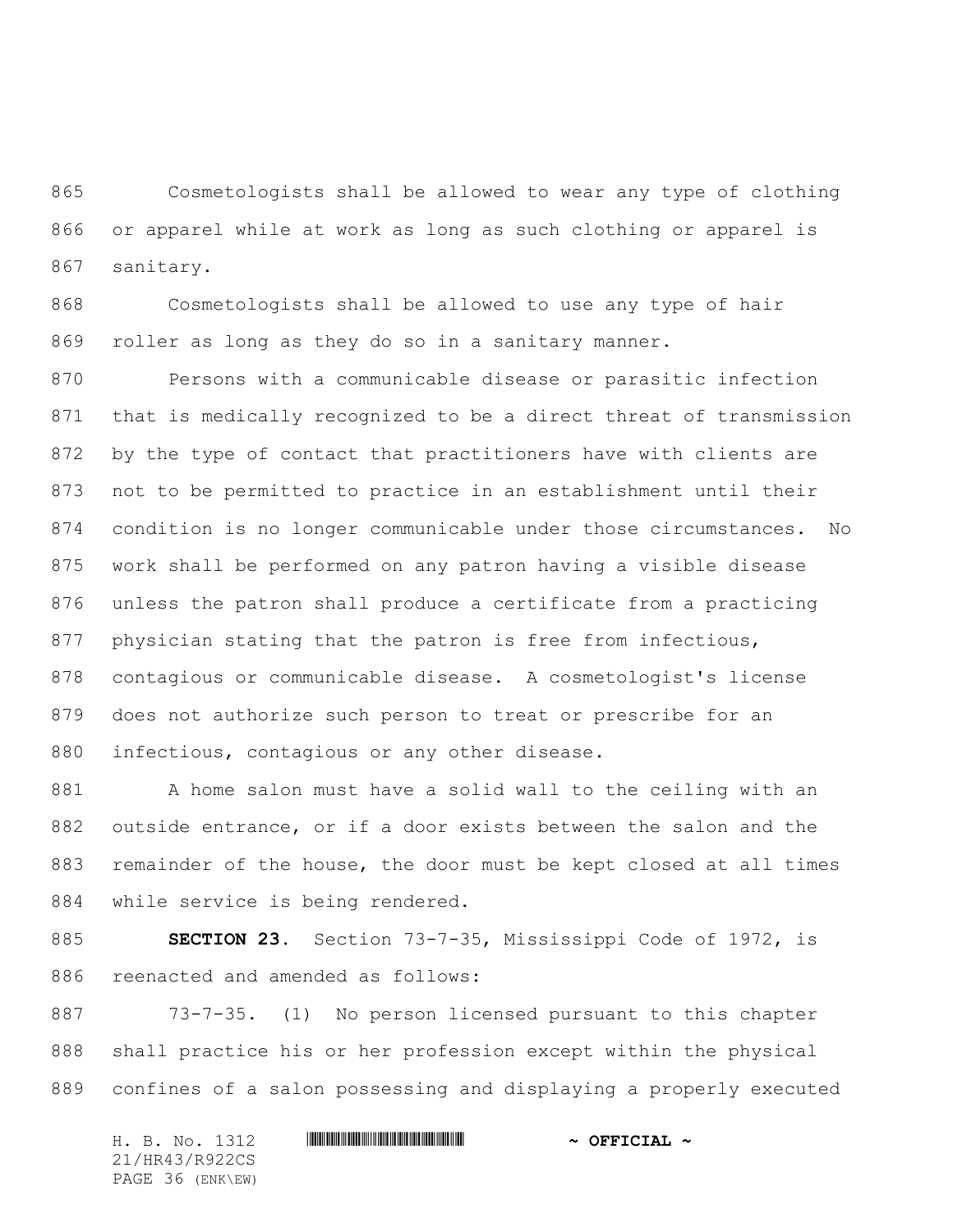license issued pursuant to Section 73-7-17. However, this requirement shall not prevent a person from rendering his or her 892 services to any person who may be confined to his or her home, a hospital, or other place as a result of illness, and cosmetologists shall be permitted to render their services to deceased persons away from their salons.

 (2) No salon owner licensed pursuant to this chapter shall allow a cosmetologist, esthetician, or manicurist to practice his/her profession in the salon without possessing a valid license issued pursuant to this chapter. No unlicensed person may practice his/her profession, including hair braiding, as defined by Section 73-7-71, and makeup artistry, as defined in Section

73-7-2, in a licensed salon.

 **SECTION 24.** Section 73-7-37, Mississippi Code of 1972, is reenacted as follows:

 73-7-37. (1) The violation of any of the provisions of this chapter, including the use of fraudulent statements to obtain any benefits or privileges under this chapter or practicing one (1) of these professions without a license, shall constitute a misdemeanor, punishable in any court of competent jurisdiction at the seat of government, and any person or firm convicted of the violation of any of the provisions of this chapter shall be fined not less than One Hundred Dollars (\$100.00) nor more than Five Hundred Dollars (\$500.00). The court shall not be authorized to

21/HR43/R922CS PAGE 37 (ENK\EW)

## H. B. No. 1312 **HR441 R922 \* AND THE R922 \* OFFICIAL** \*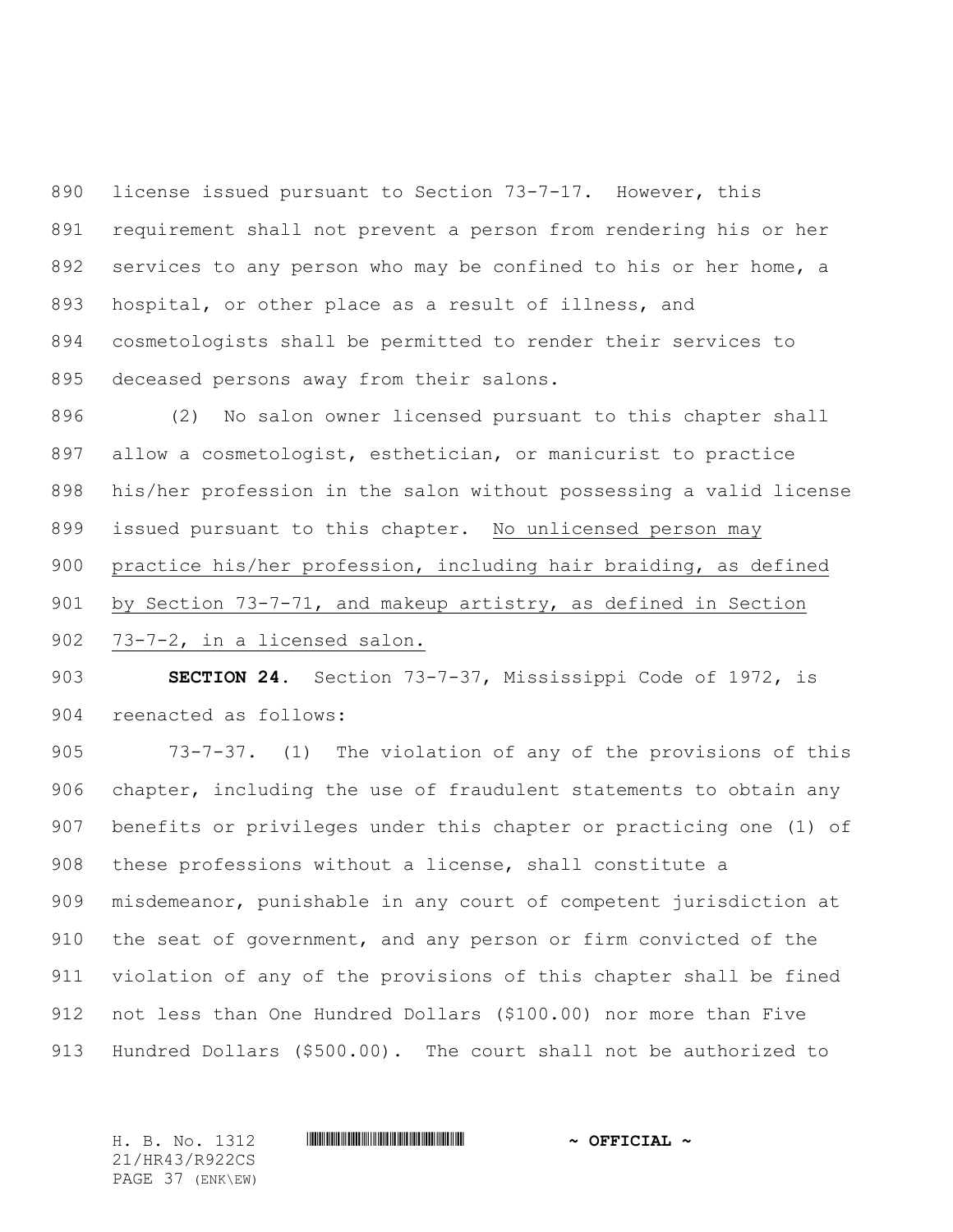suspend or suspend the execution of the fine required under this section.

 (2) If any person, firm or corporation violates any of the provisions of this chapter, the secretary of the board, upon direction of a majority of the board and in the name of the board, acting through the Attorney General or an attorney employed by the board, shall apply in the Chancery Court of the First Judicial 921 District of Hinds County, Mississippi, for an order enjoining such violation or for an order enforcing compliance with the provisions of this chapter. Upon the filing of a verified petition in the chancery court and after notice as provided under the Mississippi Rules of Civil Procedure, such court, if satisfied by the sworn petition, by affidavit or otherwise, that such person has violated any of the provisions of this chapter, may issue an injunction without notice or bond, enjoining such continued violation and such injunction shall remain in force and effect until a final hearing. If at such hearing it is established that such person has violated or is violating any of the provisions of this 932 chapter, the court may enter a decree permanently enjoining such 933 violation or enforcing compliance with this chapter. In addition, the court may enter a judgment against such person for attorney's fees, court costs and the actual costs incurred by the board in investigating the actions of such person for which the board brought the suit for an injunction. In case of violation of any decree issued in compliance with this subsection, the court may

21/HR43/R922CS PAGE 38 (ENK\EW)